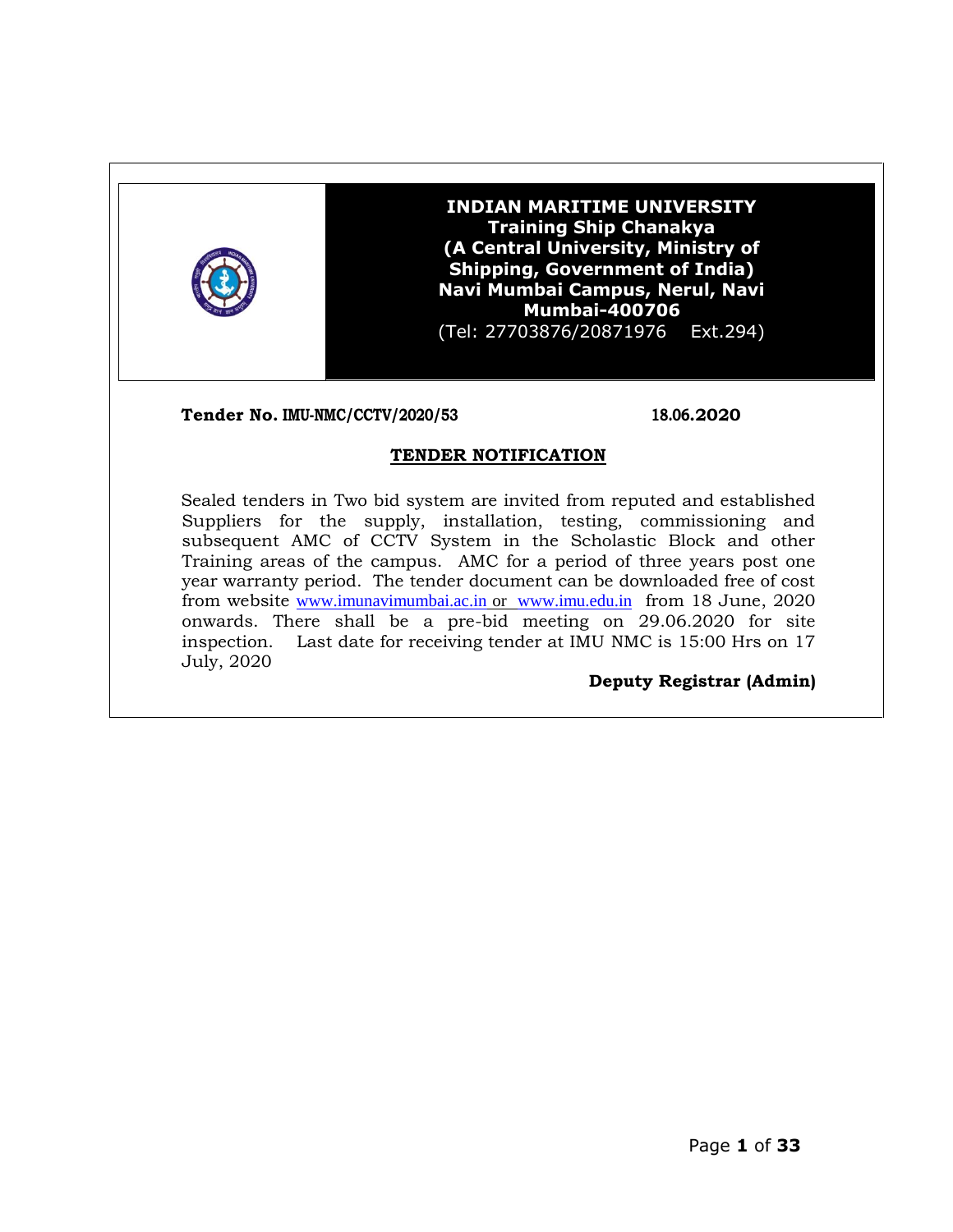# **TENDER ABSTRACT**

| $\mathbf{1}$   | Title                                              | supply, installation,<br>Tender for<br>testing,<br>commissioning and maintenance of CCTV<br>system with recording facility for any selected<br>or all the channels simultaneously. |
|----------------|----------------------------------------------------|------------------------------------------------------------------------------------------------------------------------------------------------------------------------------------|
| 2              | Notice Inviting Tender No.                         | IMU-NMC/CCTV/2020/53<br>Tender<br>No.<br>18.06.2020                                                                                                                                |
| 3              | Pre bid meeting                                    | 14:30 PM on 29 June, 2020 at Indian Maritime<br>Mumbai<br>University,<br>Navi<br>Campus<br>(T<br>Karave, Nerul,<br>Chanakya),<br>Navi Mumbai-<br>400076.                           |
| 4              | Last date and<br>time<br>for<br>receipt of bids    | 15:00 Hrs on 17 July, 2020                                                                                                                                                         |
| 5              | Date and time for opening<br>of Technical bid      | 15.30 Hrs on 17 July, 2020                                                                                                                                                         |
| 6              | Date and time for opening<br>of Financial bid:     | To be intimated later (Intimation shall be made<br>to Technically qualified bidders only.)                                                                                         |
| $\overline{7}$ | Period of contract (Work<br>Completion period)     | Three weeks (for Delivery) + Two Weeks (for<br>Installation) from the date receipt of work<br>order.                                                                               |
| 8              | Warranty/guarantee<br>Services                     | 1 year warranty/guarantee from the date of<br>completion of Installation.                                                                                                          |
| 9              | of<br>Estimated<br>the<br>cost<br>Tender           | Rs.10.5 Lakhs (approximately).                                                                                                                                                     |
| 10             | Validity of tender offers                          | 90 days from date of opening of Technical bid.                                                                                                                                     |
| 11             | <b>EMD Amount</b>                                  | Rs.20,000/- in the form of Demand Draft<br>payable in favor of Indian Maritime University,<br>Mumbai<br>Campus<br>and payable<br>Navi<br>at<br>Mumbai/Navi Mumbai.                 |
| 12             | Security Deposit<br>(for<br>finalized bidder only) | 10% of the contract value in the form of<br>Demand Draft payable in favor of Indian<br>Maritime University, Navi Mumbai Campus<br>payable at Mumbai/Navi Mumbai.                   |
| 13             | Address for Submission of<br>Tender                | Deputy Registrar (Admin),<br>IMU, Navi Mumbai Campus,<br>(T S Chanakya)<br>Karave, Nerul,<br>Navi Mumbai-400 706                                                                   |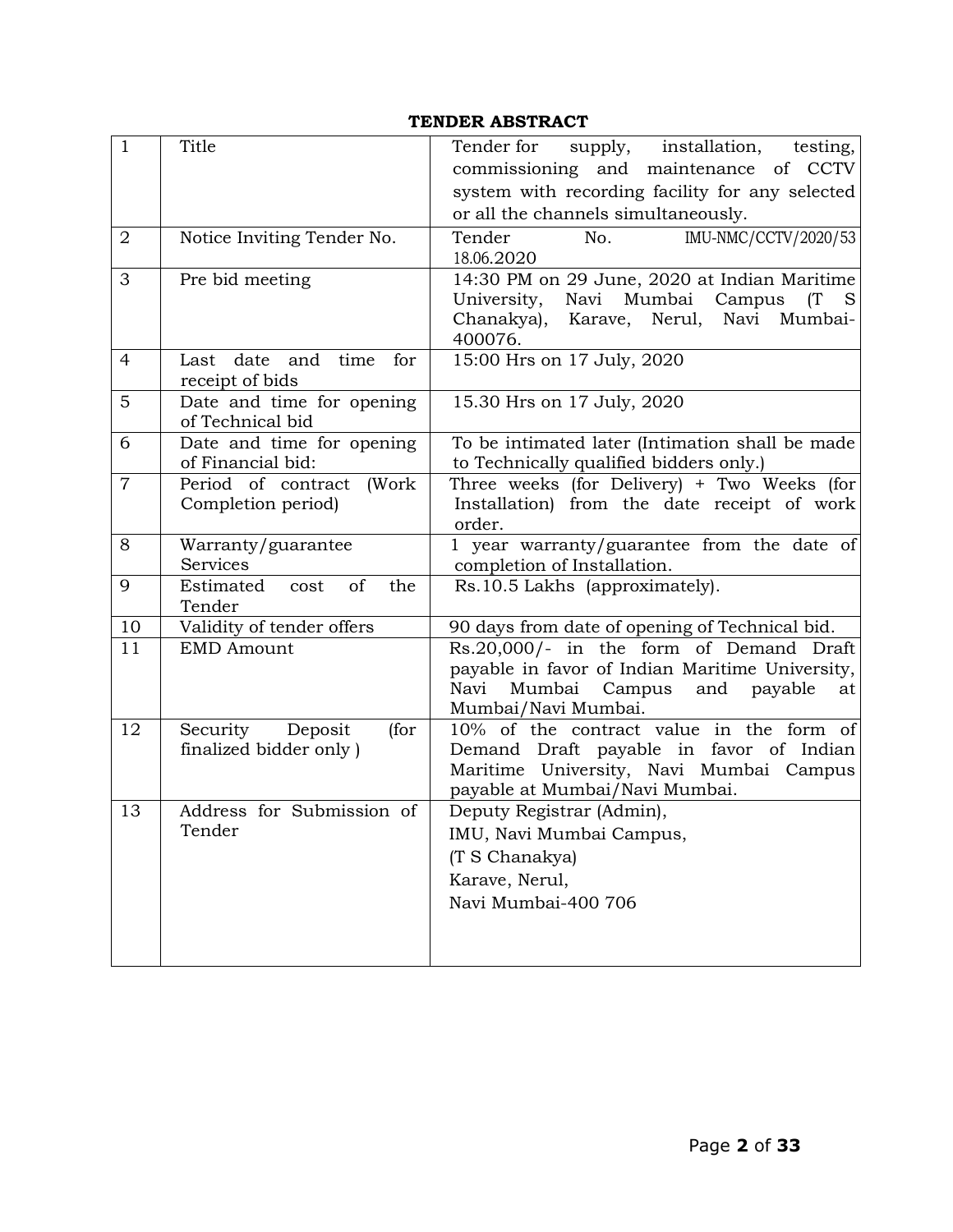#### **1. Invitation for Bids:**

The Indian Maritime University, Navi Mumbai Campus (hereinafter referred to as the buyer or IMU-NMC) intends to invite bids for supply, installation, testing, commissioning and maintenance of CCTV system with recording facility for any selected or all the channels simultaneously. For this purpose, Sealed Tenders under Two bid system, are invited from reputed, experienced and technologically sound Supplier cum Service Providers/Companies/ Agencies having adequate infrastructure, experience in similar nature and magnitude, in Government organizations/Large scale industries/MNCs/Other reputed Organizations as specified in eligibility criteria for handling the works such CCTV system and providing back to back AMC

| Type of Tender | Two cover system      |
|----------------|-----------------------|
|                | Cover-I-Technical Bid |
|                | Cover-II- Price Bid   |

#### **EMD and Tender Fees:**

| Sl.No. | <b>Particulars</b>                                                                                      | <b>Supporting document</b>                           |
|--------|---------------------------------------------------------------------------------------------------------|------------------------------------------------------|
|        | Tender documents can be downloaded at<br>free of cost from www.imunavimumbai.ac.in<br>or www.imu.edu.in | Nil                                                  |
|        | Service Provider must submit EMD for   Demand Draft<br>Rs.20,000/- (Rupees Twenty Thousand<br>only)     | from<br>Nationalized / Scheduled<br>Commercial bank. |

### **2. Instructions to Bidders:**

### 2.1. **General Instructions:**

- 2.1.1. Tender documents consisting of Technical & Financial Bids shall be submitted by the bidders in Two separate sealed envelopes:
	- a) Cover I **(Technical Bid)**, should contain the covering letter, Notice Inviting Tender (NIT) signed on all pages, Annexure A, Annexure B, etc. This cover should be sealed and superscribed as **"Technical Bid"** .
	- b) Cover II **(Price Bid)**, should contain only Price Bid (Statement No. 3). This cover should be sealed and superscribed as **"Price Bid".**
	- c) **Covers 1 & 2 should be kept in a separate main cover and this cover should also be sealed, superscribed as "Tender for Supply of CCTV system at IMU-NMC".** The bids should reach latest by 15:00 hrs on 17.7.2020.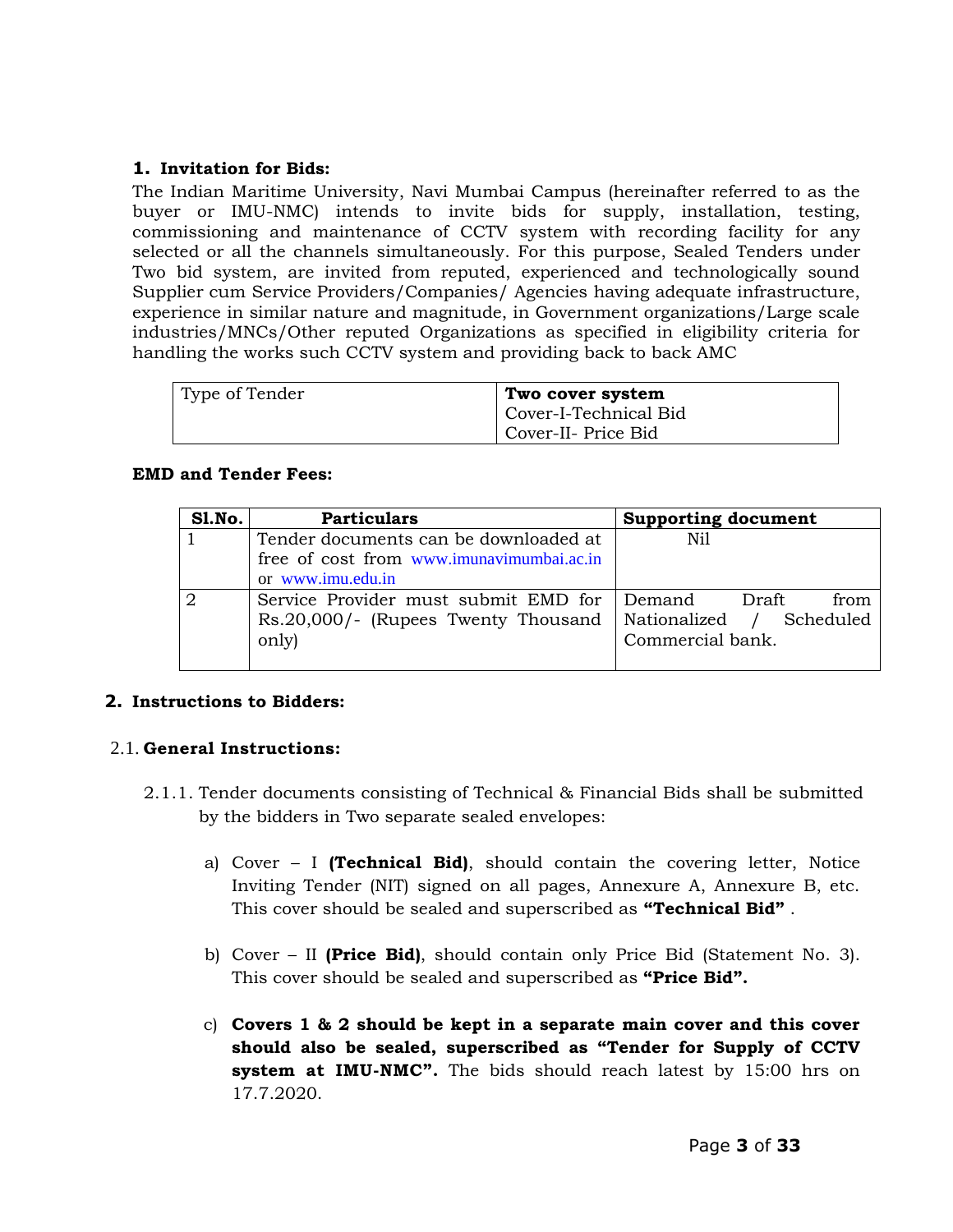- 2.1.2. Sealed bids should be dropped in the Tender Box at IMU-Navi Mumbai Campus, Karave, Nerul, Navi Mumbai-400 706 or sent by registered post in the address mentioned for communication below and to reach this office by due date and time. Late tenders will not be accepted in any circumstances and no responsibility will be taken for any postal delay or non-receipt/non-delivery of the bid documents.
- 2.1.3. A bidder may modify or withdraw his bid after submission provided that the written notice of modification or withdrawal is received by this office prior to deadline prescribed for submission of bids. No bid shall be modified after the deadline for submission of bids and expiration of the period of bid validity specified. Withdrawal of a bid during this period will result in forfeiture of EMD.
- 2.1.4. **The bidders should submit all details, documents etc. as required in the tender document duly signed on each page. All the pages of tender document including the documents enclosed with it should be serially numbered. The total number of pages should be mentioned in the forwarding letter. In case bidder fails to do so, the offer will be considered as unsolicited bid and IMU-Navi Mumbai Campus will reject the bid without seeking any further clarification.**
- 2.1.5. The bidder shall submit the copy of the tender document, corrigendum and addenda thereto, if any, with each page signed and stamped to confirm the acceptance of the entire Terms and Conditions of the tender.
- 2.1.6. All communications with regard to this tender to be addressed to:

Deputy Registrar (Admin), IMU, Navi Mumbai Campus, (T S Chanakya) Karave, Nerul, Navi Mumbai-400 706 Tel: 20876809 e-mail: dradmin.navimumbai@imu.ac.in

2.1.7. IMU-Navi Mumbai Campus at its sole discretion reserves the right to extend last date of submission of tender and the same shall be updated in IMU- Navi Mumbai Campus website and all bidders are requested to visit the website for latest updates.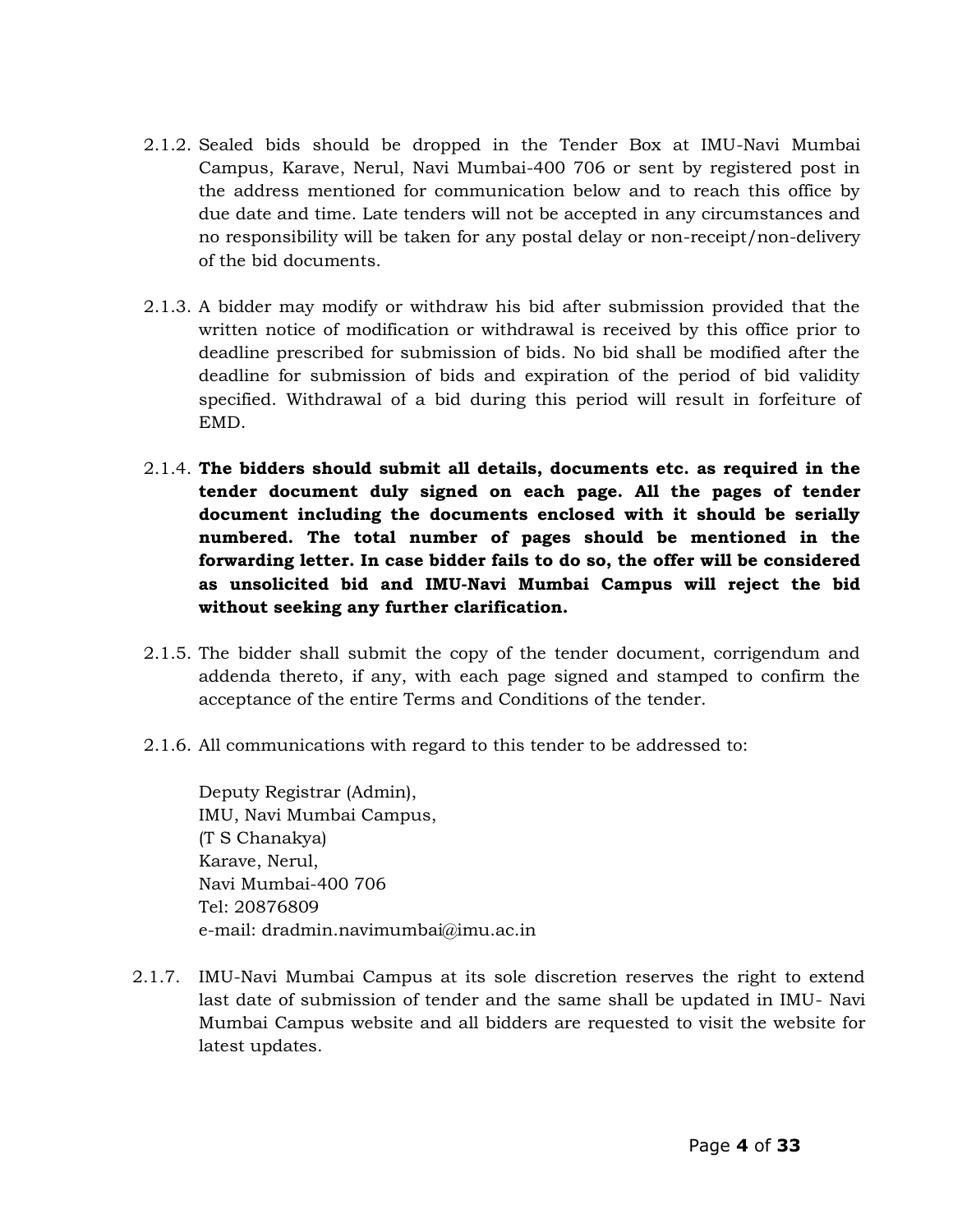- 2.1.8. IMU-Navi Mumbai Campus reserves the right to annul the bidding process at any time without any liability for such annulment, without assigning any reason there to.
- 2.1.9. IMU-Navi Mumbai Campus reserves the right to invite revised tenders with or without amendment at any stage without any liability for such invitation and without assigning any reason thereof.
- 2.1.10. IMU-Navi Mumbai Campus shall notify the successful bidder through e-mail or telephonically inform about sending a mail. IMU-Navi Mumbai Campus will send the purchase order by e-mail to the successful bidder. This purchase order letter shall indicate the details of services to be supplied by the bidder and the amount which IMU-Navi Mumbai Campus shall pay to the successful bidder in consideration of the execution of the contract by him.
- 2.1.11. Upon receipt of the Work Order by the Contractor, he shall execute an Agreement on Non-Judicial Stamp paper for value of Rs.100/- (Rupees Hundred only) within Seven (07) days from the date of receipt of Work Order.
- 2.1.12. Quoted rates must be valid for 90 days from the date of Opening of the Tender.
- 2.1.13. The bidder must comply with all the provisions of Rules/Regulations Statutory guidelines applicable and shall comply with all necessary registration, licenses, approvals and sanction under the applicable laws.
- 2.1.14. The bidder shall note that no alternative or counter or qualifying tender conditions by the bidder will be acceptable to IMU-Navi Mumbai Campus. Tenders containing any qualifying conditions in any form may be treated as non-responsive and will run the risk of rejection. In general, printed or another written terms & conditions shall not be accepted.
- 2.1.15. Bidder who submits more than one tender will be disqualified.
- 2.2. **Pre-bid Meeting and Clarification.** IMU-Navi Mumbai Campus shall organize a Pre bid meeting on the Scheduled Date, Time and Venue as mentioned in Tender Abstract, at Indian Maritime University, Navi Mumbai Campus, Karave, Nerul, Navi Mumbai-400 706. The prospective bidders shall submit their queries in writing in prescribed format below to the address mentioned in the invitation of tenders or EMail to [dradmin.navimumbai@imu.ac.in,](mailto:dradmin.navimumbai@imu.ac.in) Two days before the Pre-bid meeting and the same shall be clarified during the Pre-bid meeting.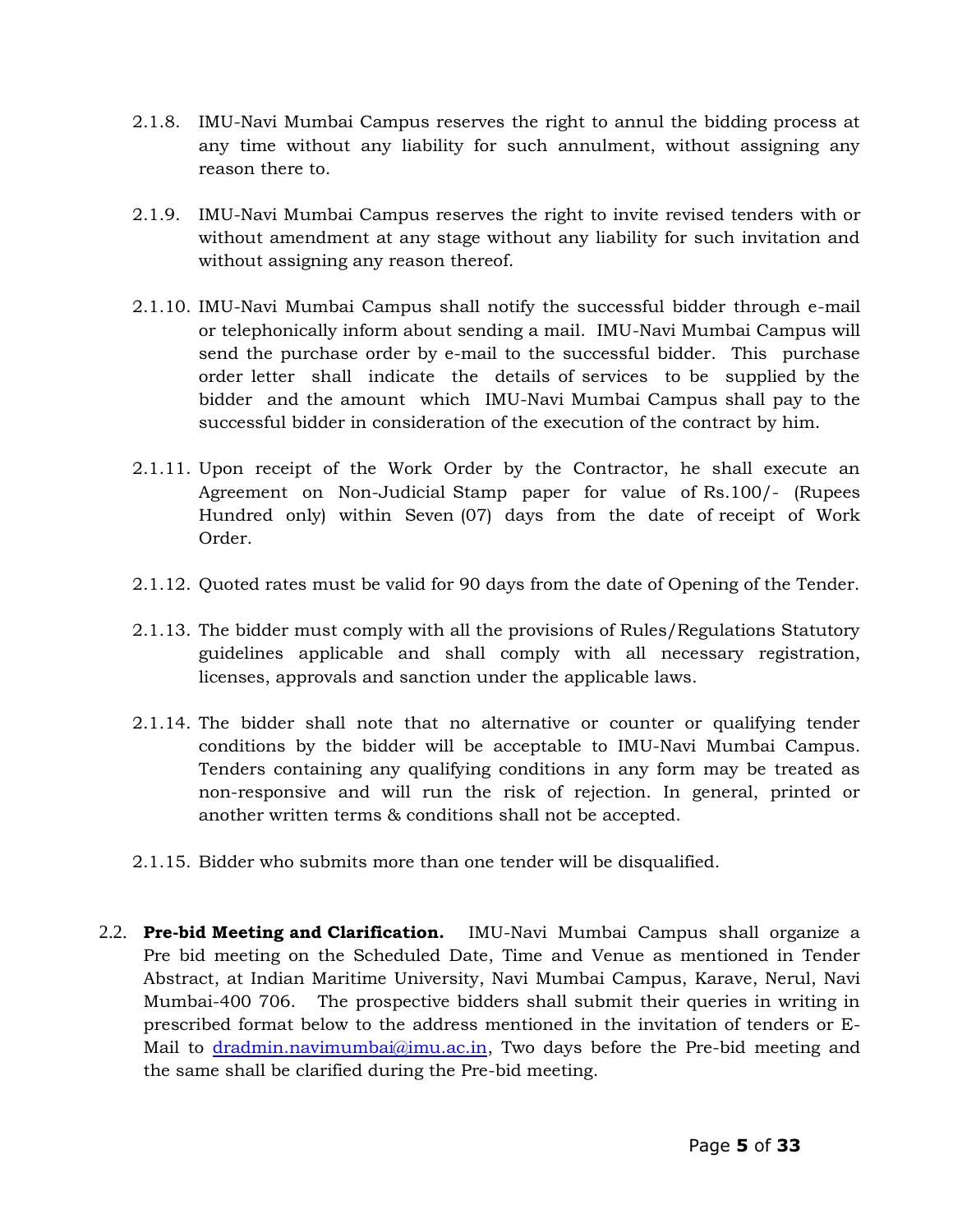| Clause<br>No. &<br>Page No. | Reference Clause Details | <b>Clarification Sought</b> |
|-----------------------------|--------------------------|-----------------------------|
|                             |                          |                             |

IMU-Navi Mumbai Campus may or may not incorporate any changes in the Tender document based on acceptable suggestions received during the Pre-Bid meeting. The decision of IMU-Navi Mumbai Campus regarding acceptability of any suggestion shall be final in this regard and shall not be called upon to question under any circumstances.

### 2.2.1. **Response to queries and issue of amendments:**

- 2.2.2. IMU-Navi Mumbai Campus decision is final and binding with regard to interpretation of terms used or other tender contents.
- 2.2.3. IMU-Navi Mumbai Campus may, for any reason, suo moto or in response to a clarification by a prospective bidder or bidder, modify the tender documents by amendments (through addenda / corrigenda etc.).
- 2.2.4. Any such amendments will be informed to all the participants in the pre-bid meeting besides hosting on IMU-Navi Mumbai Campus website. All the bidders who had downloaded/received the Bid Document shall verify, whether any such amendments have been issued by IMU-NMC, before submitting their bid and shall take cognizance of and include such amendment(s) in their submission. In any case, the amendments, if any, shall be binding on the Bidder.
- 2.2.5. Any such corrigendum/addendum shall be deemed to be part or incorporated into this NIT.
- 2.2.6. In order to provide prospective bidders reasonable time for taking the Corrigendum/Modifications into account, IMU-NMC may, at its sole discretion, extend the last date for the receipt of Bids. However, no such request in this regard shall be binding on IMU-NMC.
- 2.2.7. It is the responsibility of the bidder to check the website of IMU-NMC from time to time for updates.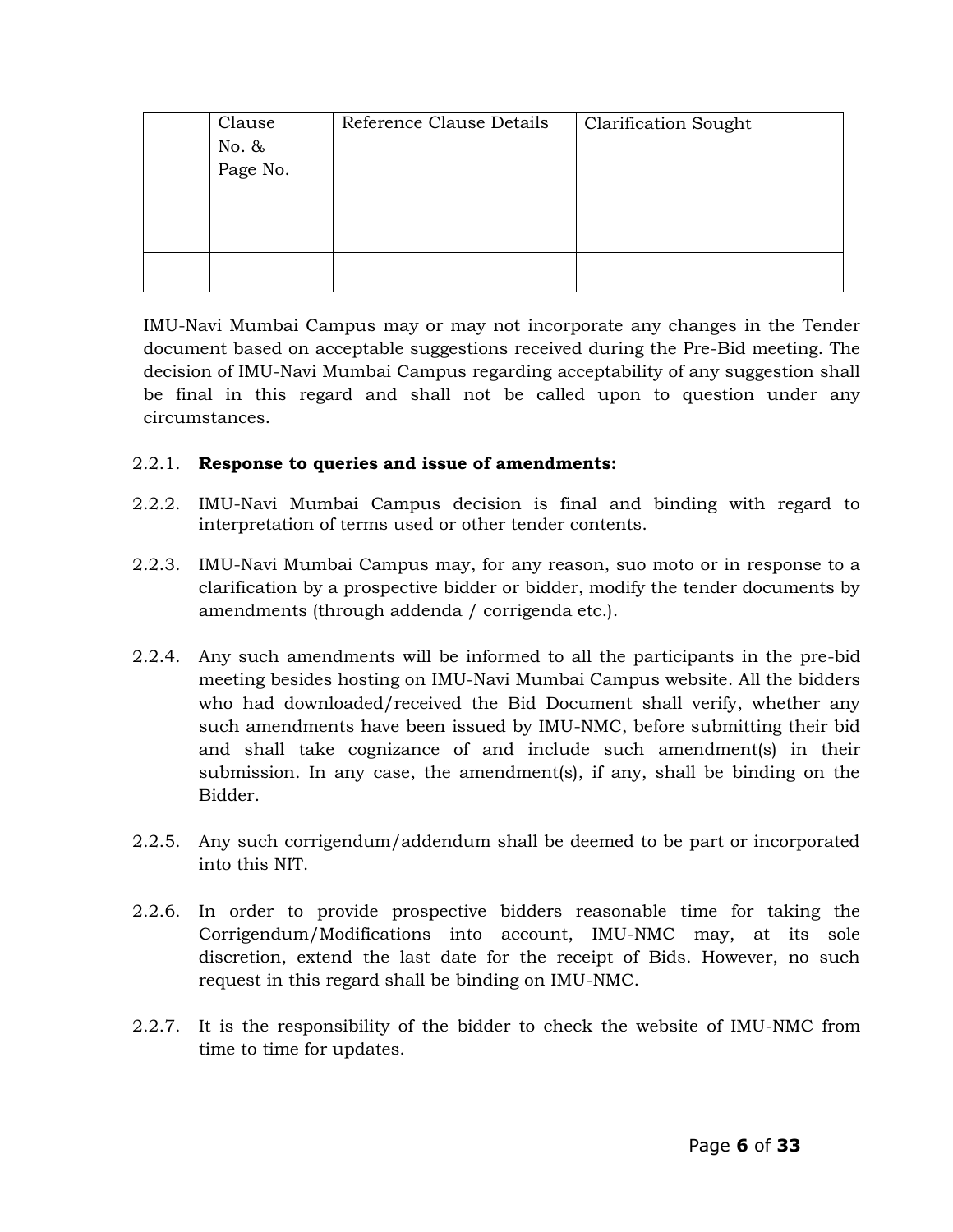- 2.3. **Cost of Bidding.** The Bidders shall bear all costs, efforts or their time associated with the preparation and submission of their bids and the IMU-Navi Mumbai Campus will in no case be responsible or liable for those costs / efforts / time, regardless of the conduct or outcome of the tendering process or the cancellation, if any, of tender by IMU-Navi Mumbai Campus, due to any reason whatsoever and at any stage of the tender (IMU-Navi Mumbai Campus is not responsible, if there is a cancellation even after price bid opening).
- 2.4. **Completeness of Tender.** The Bidder is expected to examine all instructions, forms, terms, conditions and deliverables in the tender document. Failure to furnish all information required by the tender documents or submission of a tender offer not substantially responsive in every respect to the tender documents will be at the bidder's risk and may result in rejection of its tender offer. The tender offer is liable to be rejected outright without any intimation to the bidder if complete Information as called for in the tender document is not given therein, or if particulars asked for in the forms / pro-forma in the tender are not fully furnished.
- 2.5. **Deadline for Submission of Proposals.** Tenders must reach the IMU-Navi Mumbai Campus through speed post / courier or to be dropped in to the box placed in the Deputy Registrar (Admin) Office, IMU-Navi Mumbai Campus, prior to the last date & time for submission, specified in the abstract. IMU-Navi Mumbai Campus may, at its sole discretion extend the date and time for submission of tenders. Any updates with regard to such extension or any other communication intended for the bidders / prospective bidders will be made only through IMU"s website stated above. Any tender received after the last date and time for submission of tenders prescribed will be rejected.

### 2.6. **Late Proposal:**

Any proposal received by IMU-Navi Mumbai Campus after the deadline for submission of proposals prescribed by IMU-Navi Mumbai Campus, will be rejected and kept as an unopened Tender.

### 2.7. **Modification and withdrawal of bids:**

- 2.7.1. The bidder may be allowed to modify or to submit revised bid due to corrigendum, addendum, etc., issued by IMU-Navi Mumbai Campus, any time prior to the last date prescribed for receipt of bids, by giving a written notice to the IMU-Navi Mumbai Campus.
- 2.7.2. The bidder's modification or withdrawal notice shall be prepared, sealed, marked and dispatched in a manner similar to the original Proposal.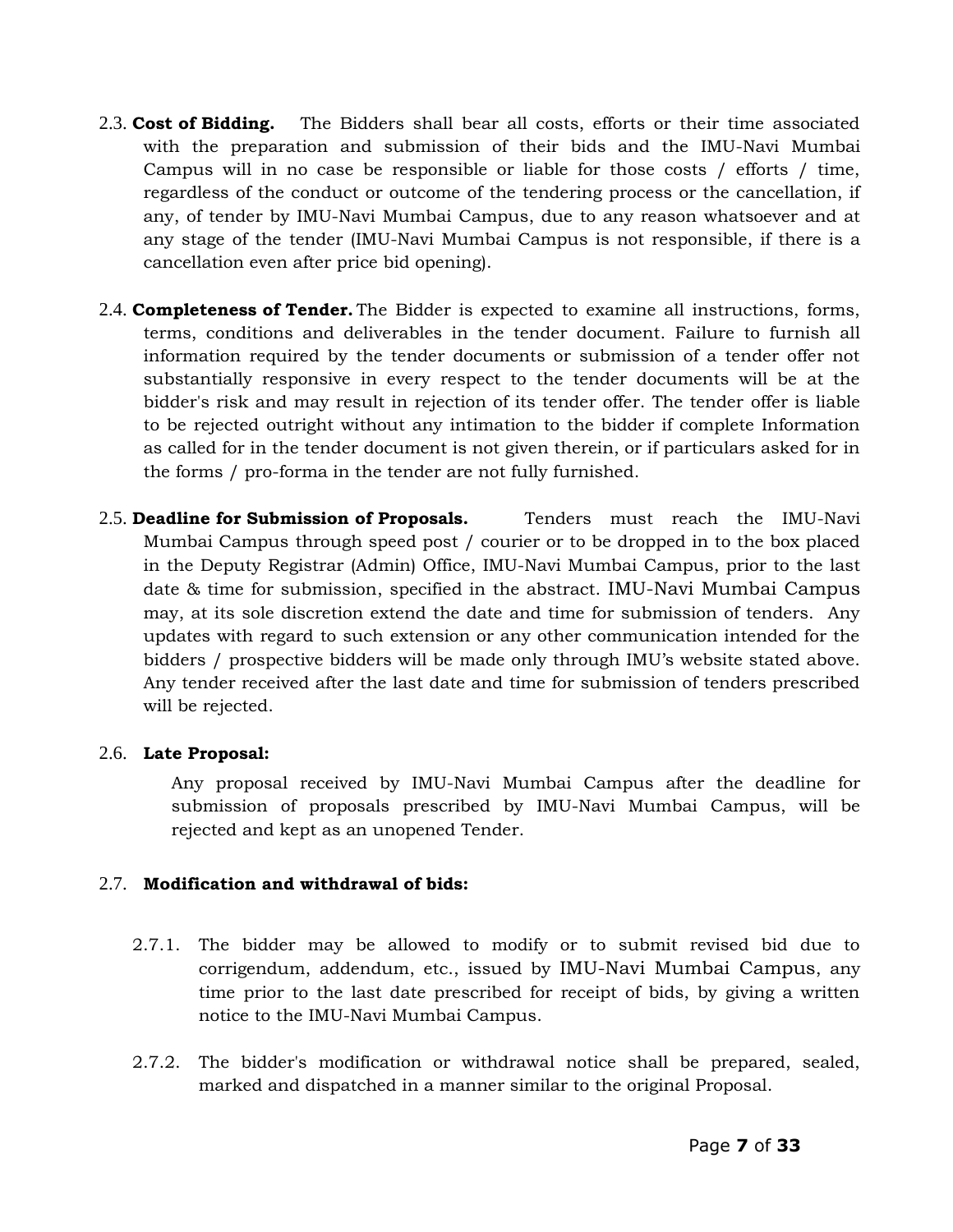2.7.3. Subsequent to the last date for receipt of bids, no modification of bids shall be allowed. No bid may be withdrawn in the interval between the deadline for submission of bids and expiration of the of bid validity period specified. Withdrawal of a bid during this period will result in Bidder"s forfeiture of bid EMD.

### 2.8. **IMU's Right to accept and to reject any or all proposals:**

Notwithstanding anything else contained to contrary in this Tender Document, IMU-Navi Mumbai Campus reserves the right to accept or reject any Bid or to annul the bidding process fully or partially or modifying the same and to reject all Proposals at any time prior to the award of work, without incurring any liabilities in this regard.

- 2.9. **Rejection of Bids.** The bids will be rejected on following grounds:\_
- a) If any one of the eligibility criteria as per the qualification criteria is not met
- b) EMD not submitted
- c) If tender terms and conditions are not met
- d) If bidder gives wrong information in the bid
- e) Canvassing in any form in connection with the bids
- f) If the bid is incomplete /partial bid/ conditional/unclear in any form
- g) Bids submitted after due date and time
- h) Bids are submitted through Telex/Fax/ e-mail (i.e. modes other than by way of speed post/ courier/ dropping in the box provided)
- i) Erasure and/or overwriting (if not countersigned by authorized person)
- j) Bids not signed by authorized signatory.
- k) If the Bid Documents including supporting Documents has not been serially numbered and properly Binded/Taged.
- l) Any other technical lapses found out during examination of the documents.
- 2.10. **Bid validity.** Tenders shall remain valid for 90 days from the last date for submission of tender.

### 2.11. **Bid Evaluation:**

2.11.1. Tenders will be opened at the IMU-Navi Mumbai Campus, Karave, Nerul, Navi Mumbai-400 706 at 15:30 hours on 17.07.2020. Any bidder who are willing to observe the tender opening, may, in person or through his authorized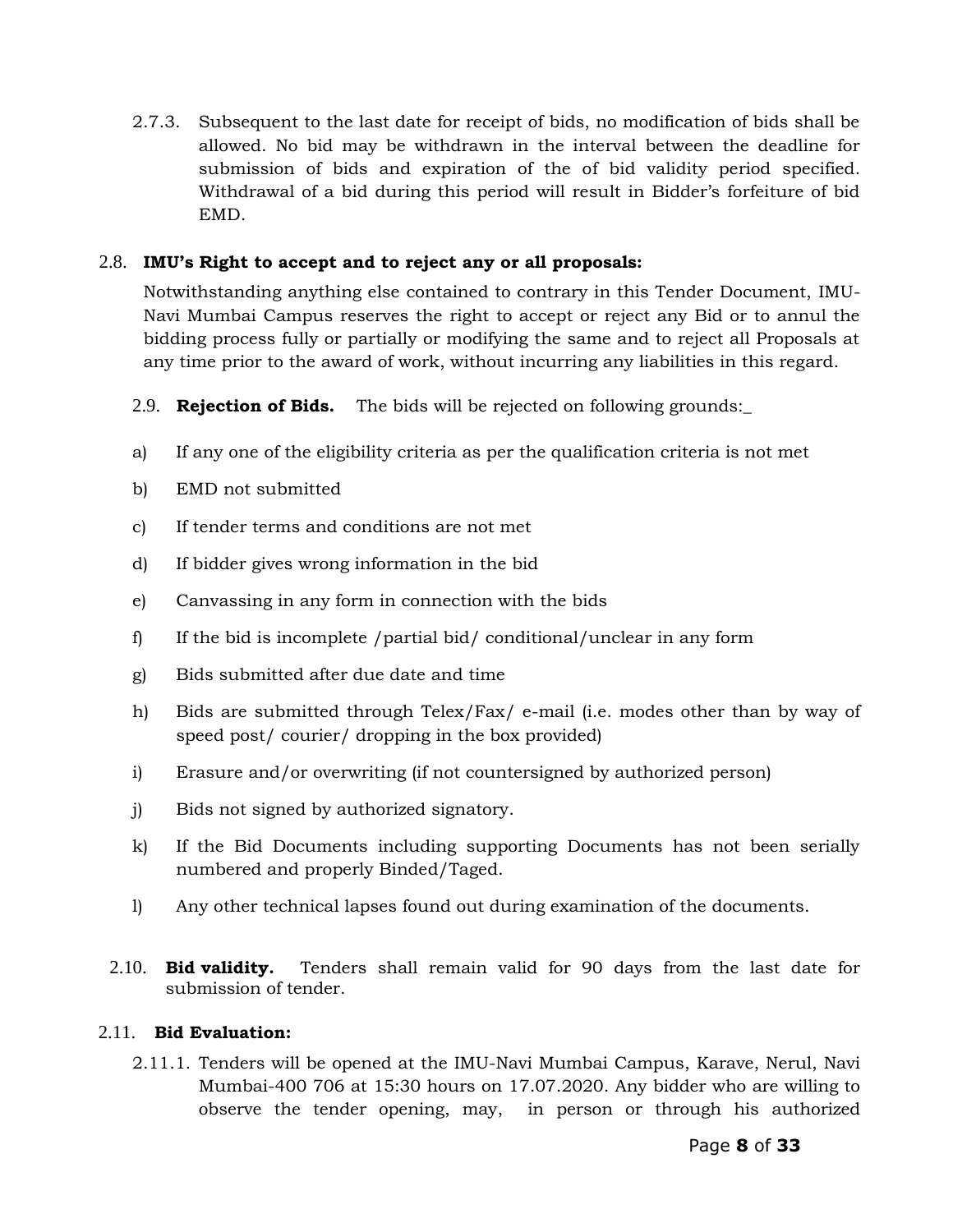representative, be present at the venue and witness the tender opening. In case of authorized representative, bidder should send a letter of authorization containing the specimen signature of their representative who is deputed to be present at the time of opening of tender. Representatives without carrying the letter of authorization and personal identity card (i.e, office identity card/voter card/any government id proof) will not be permitted to witness the opening of the tender. The maximum number of representatives that a bidder can depute to witness the opening of the tender will be limited to One.

- 2.11.2. The bidder or his authorized representative who are present shall sign a register evidencing their attendance. In the event of the specified date of tender opening being declared as a holiday for the IMU-NMC, the tender shall be opened at the specified time on the next working day.
- 2.11.3. The information furnished by the bidder in Cover I in the prescribed format supplied by the IMU-NMC will form the basis for the evaluation. In exceptional cases IMU-NMC representative reserves the right to obtain the clarifications from any of the bidder without vitiating the tendering process. If, in the opinion of the IMU-NMC, information and documents supplied in support of the tender do not indicate/meeting the requirements of the tender specifications, the tender may be determined as non-responsive and may be rejected by the IMU-NMC.
- 2.11.4. The Opening date & time of Price Bids (Cover- II) of technically qualified bidders will be communicated to technically qualified bidders only and will be opened in the presence of the technically qualified bidders or their authorized representatives, if they choose to attend and present. The procedures and number of participants etc., for opening Cover - II will be the same as the procedures outlined in Clause (3.12.2) & (3.12.3).
- 2.11.5. The tender for Supply of CCTV system along with recording system is broadly consisting of following parts viz.
	- a) Supply, installation, testing, commissioning of CCTV system along with recording system and replay system.
	- b) Providing Three year comprehensive AMC post one year guarantee/warranty.

As provided in the price bid format, the prospective bidders have to quote the price for all the components independently and the bidder who quoted the lowest (L-1) total in Row-18 Total Cost Column in price bid will be awarded the work subject fulfilment of Minimum Configuration as per 6.2 & 6.3.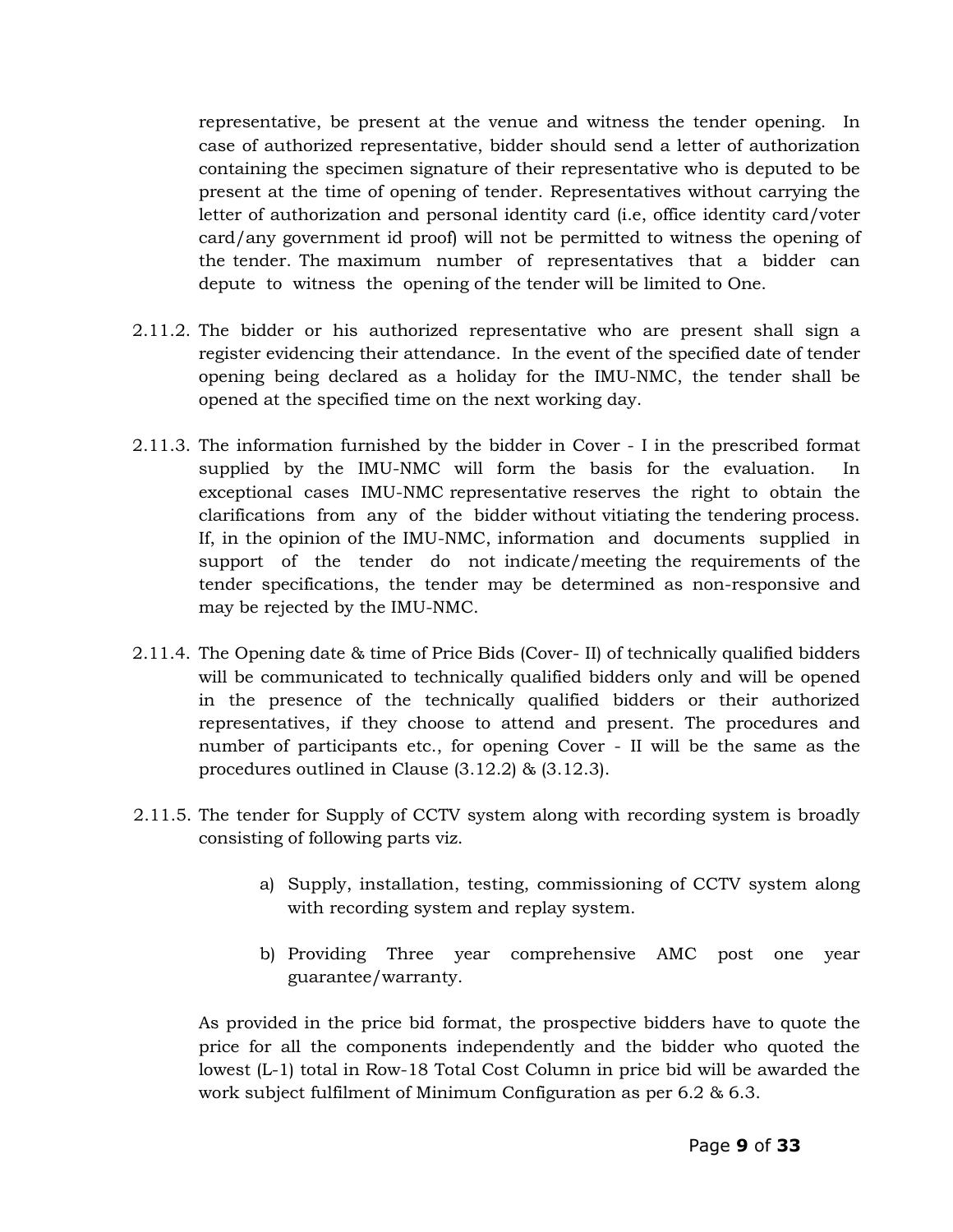- 2.11.6. In case of tie, contract will be awarded to the bidder who has carried out the similar work and achieved the maximum Turnover out of the same.
- 2.11.7. In case of any mathematical errors in price bid, the figures derived by the committee are final. In case of difference in the amount mentioned in figure and word, the lower of two will be considered.
- 2.11.8. The contract period shall be deemed to have been commenced from the date of issue of work order.
- 2.11.9. The tender document should bear the full signature of the tenderer or if the tenderer is partnership firm, then tender should bear the full signature of all the partners or the signature of the person holding power of attorney on behalf of the such tenderer and in case the tenderer is a Pvt. Ltd. or Public Ltd., Co. by any competent/ authorized person duly authorized by an official not below the rank of Director or Chief Executive or the Board.

### 2.12. **Special Conditions.**

- 2.12.1. Successful bidder will nominate an Officer/Manager as single point of contact to IMU-NMC to promptly address the issues raised by this Office. The bidder should have active office at Mumbai/Navi Mumbai. The Active Office may be inspected by IMU Official at any stage of this tender and if found non-existence of the office the tender shall be rejected without any prejudice on the grounds of providing false information and suitable legal action can be initiated against the bidder.
- 2.12.2. The Bidder, whom the work is awarded, has to appoint a person as one point communication to deal with issues during Supply and Warranty Period and same shall be communicated to IMU-NMC within 7 days from the date of awarding of contract. Any further changes at times in this regard, have to be communicated to IMU-NMC.
- 2.12.3. In case of any change in relation to location/communication details of office, after awarding of work, the bidder has to ensure that the same shall be communicated to IMU-NMC within reasonable time.
- 2.12.4. The Bidder must be authorized dealer/retailer to sell and Service the CCTV system for the Brands what he is quoted in the Price Bid.
- 2.12.5. The Bidder should submit his price-bid for all the cameras from same company. Similarly the recording equipment should also be from one company which may or may not be same as the camera equipment.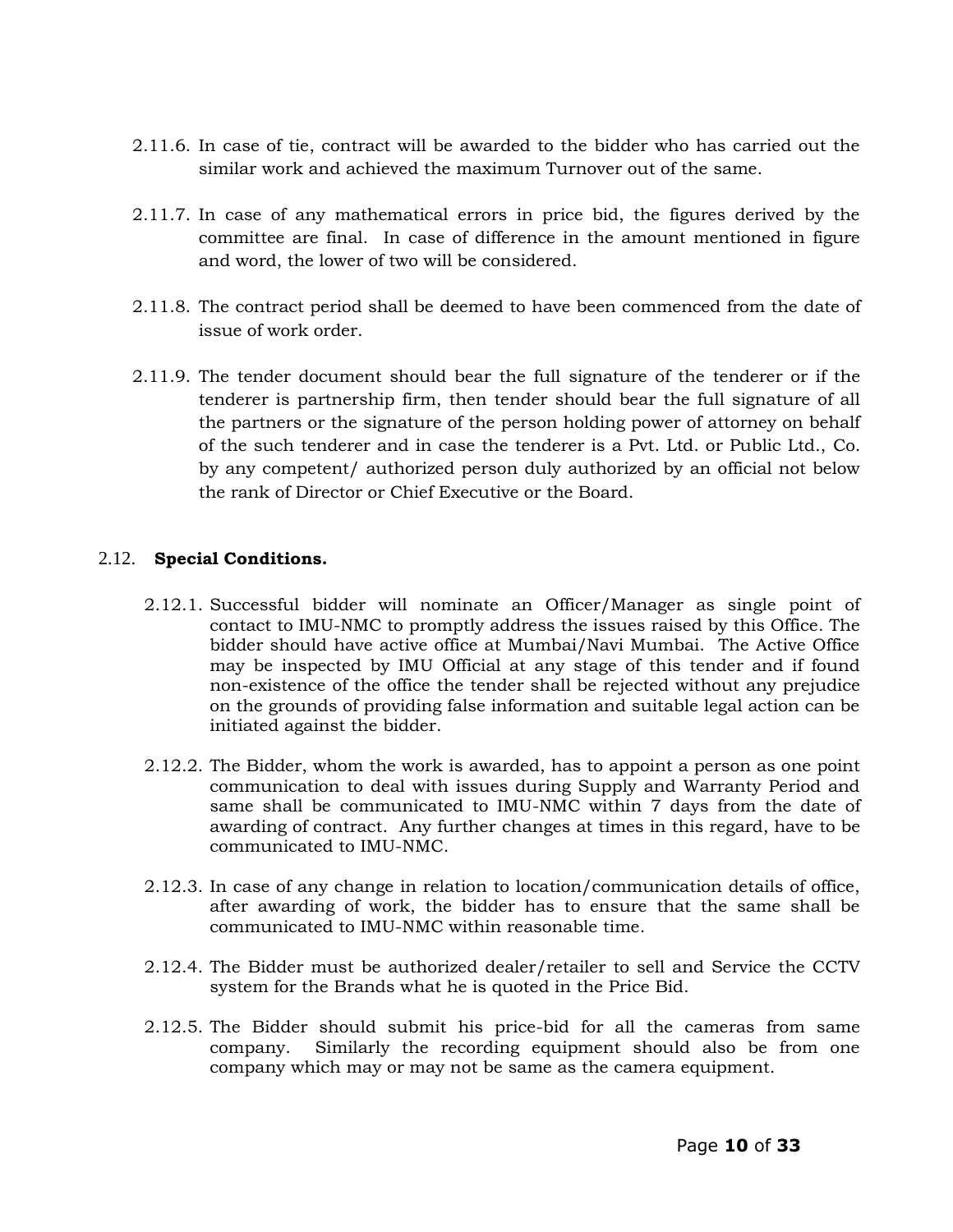- 2.12.6. The Bidder shall not submit more than one proposal/statement of price-bid for different Brands / same brand with different specifications which are meeting the minimum configuration as stated in 6.2.
- 2.12.7. The Price-bids which are not meeting Minimum Configuration and Brand as stated in 6.2 & 6.3 shall be rejected.
- 2.12.8. The Bidder whom the work is awarded has to install all the equipment and any software necessary for proper Operation of the system.

### **3. Earnest Money Deposit:**

- 4.1. Tender should be accompanied by an Earnest Money Deposit (EMD) for the value of Rs.20,000/- (Rupees Twenty Thousand Only) in the form of Demand draft from any Nationalized Bank / Scheduled Bank drawn in favour of "Indian Maritime University - Navi Mumbai Campus", payable at Navi Mumbai. No other form mode of deposit towards Earnest Money shall be accepted. Tenders not accompanied by the Earnest Money Deposit in the manner prescribed by the IMU-Navi Mumbai Campus will be summarily rejected.
- 4.2. The EMD of all unsuccessful bidders would be refunded by IMU-Navi Mumbai Campus within 7 working days on selection of successful bidder. No interest will be allowed on the Earnest Money. The EMD of the successful bidder will be refunded only after the remittance of Security Deposit. Alternatively, the successful bidder shall when his tender is accepted, furnish Security Deposit as specified in the clause elsewhere after adjusting the amount deposited by him towards earnest money. The earnest money shall retain its character as earnest money deposit, till the successful bidder furnishes the Security Deposit in full with or without adjustment of EMD.
- 4.3. Where a person whose tender has been received by IMU-Navi Mumbai Campus intimates that he is withdrawing their tender before the validity period or makes any modification in the terms and conditions of the tender which are not acceptable to the IMU-Navi Mumbai Campus (or) fails to furnish the Security Deposit within the prescribed time, the IMU-Navi Mumbai Campus shall without prejudice to IMU-Navi Mumbai Campus any other right or remedy, be at liberty to forfeit the Earnest Money deposited by such person absolutely. In case successful bidder fails to enter into a contract/agreement within 07 days or the time specified by IMU-Navi Mumbai Campus from the date of receipt of Work Order, EMD amount shall be forfeited.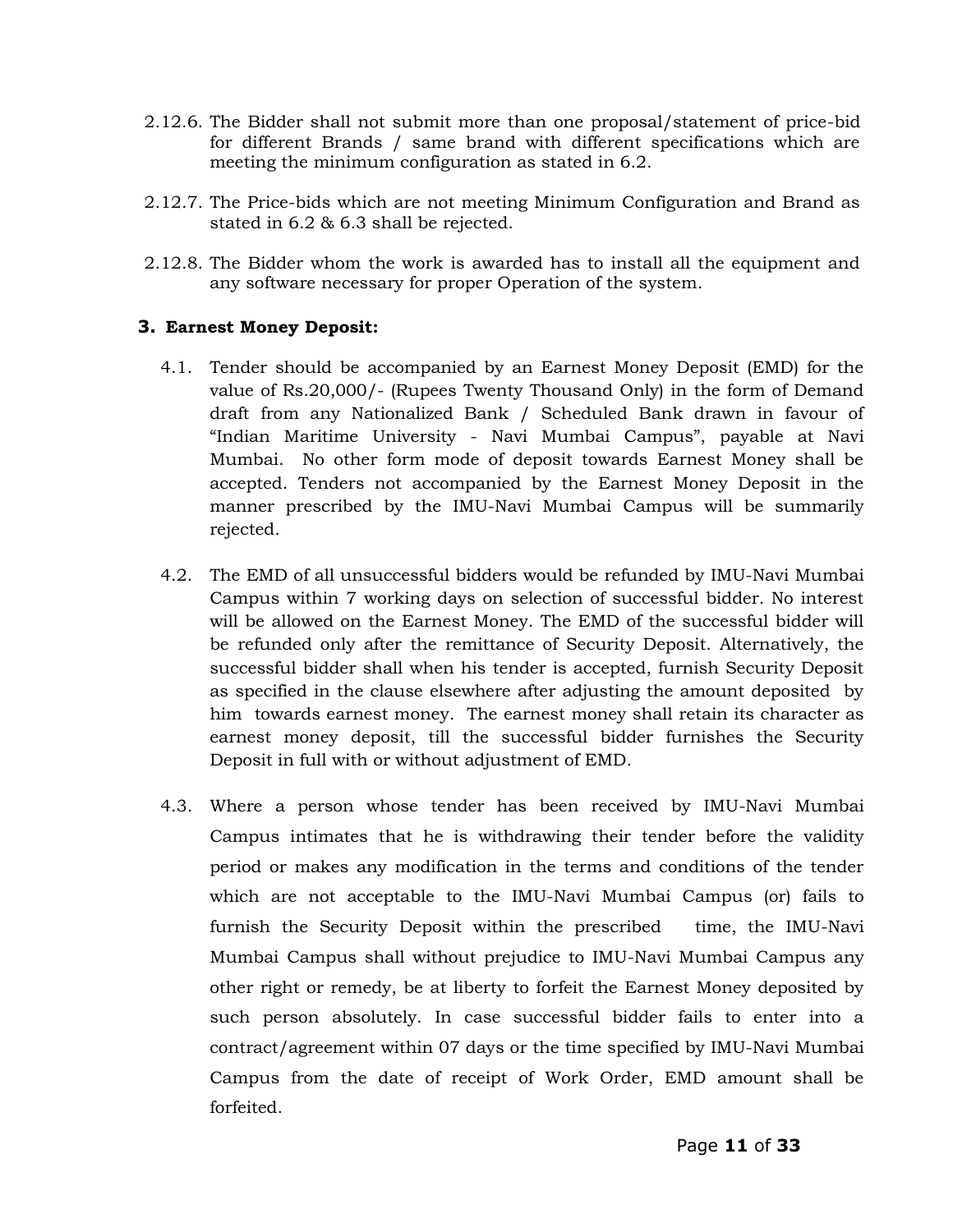# **4. Eligibility Criteria:**

The bidder should have mandatory qualification as per the following table. The proposal of the bidders who are fulfilling the mandatory qualification criteria shall be considered for Cover-II evaluation. The offer will be rejected if the bidder does not fulfil any one of the mandatory qualification criteria.

|      | <b>Eligibility Criteria</b>                                                                                                                                                                                                                                                                                                                                                                                                                                                                   | <b>Mode of Proof</b>                                                                                                                                                                                                                                                                                                                                                                     |
|------|-----------------------------------------------------------------------------------------------------------------------------------------------------------------------------------------------------------------------------------------------------------------------------------------------------------------------------------------------------------------------------------------------------------------------------------------------------------------------------------------------|------------------------------------------------------------------------------------------------------------------------------------------------------------------------------------------------------------------------------------------------------------------------------------------------------------------------------------------------------------------------------------------|
| 5.1. | The bidder should be in the business<br>of supply and maintenance of CCTV<br>systems for at least 5 years.                                                                                                                                                                                                                                                                                                                                                                                    | Certificate of Incorporation and Articles of<br>Association of the participant in case of<br>Company /Limited Liability Partnership<br>Agreement in case<br>of<br>LLP/Work<br>Order/Valid certificate to that effect.                                                                                                                                                                    |
| 5.2. | The bidder should posses valid Trade<br>License, PAN and GST/Sales Tax<br>Registration Certificate and should<br>have office at Mumbai/Navi Mumbai.                                                                                                                                                                                                                                                                                                                                           | Self-attested<br>photo<br>copy<br>of<br>said<br>certificates.                                                                                                                                                                                                                                                                                                                            |
| 5.3. | The bidder should submit the Income<br>Tax return for last three previous<br>years ending 31 <sup>st</sup> March 2019.                                                                                                                                                                                                                                                                                                                                                                        | Self-attested<br>Income<br>Tax<br>return<br>certificates.                                                                                                                                                                                                                                                                                                                                |
| 5.4. | Average Annual Turnover of the<br>bidder shall be Rs.20 lakhs/- or more<br>during the last 3 years out of his<br>CCTV Business.                                                                                                                                                                                                                                                                                                                                                               | Audited Profit<br>& Loss<br>account<br>and<br>Balance<br>Sheet for last Three years<br>ending 31st<br>2019 and if<br>March,<br>Turnover from<br>IT<br>Business<br>is<br>not<br>reflecting specifically in P&L then Auditor<br>certificate to the effect that service<br>provider has average annual Turnover Rs.<br>Rs.20 lakhs or more from IT Business<br>during the last Three years. |
| 5.5. | The Service Provider should have<br>"Similar<br>satisfactorily completed<br>Supply/Service" involving values any<br>of the following $(i.e. (a)$ or $(b)$ or $(c)$ in<br>last Three financial years i.e. from<br>2016-17 to 2018-19.<br>a) One similar work of value at least<br>Rs. 10 Lakh (Rupees Ten Lakh)<br>[OR]<br>b) Two similar works of value at least<br>Rs.7 Lakh each (Rupees Six Lakh)<br>[OR]<br>c) Three similar works of value at<br>least 5 Lakh each (Rupees Five<br>Lakh) | Copy of Purchase Order/Work Order and<br>Copy of Completion Certificate/Final<br>Invoice /Letter indicating return of<br>Security Deposit for providing satisfactory<br>'Completion of Work' should be furnished<br>for each of the projects.                                                                                                                                            |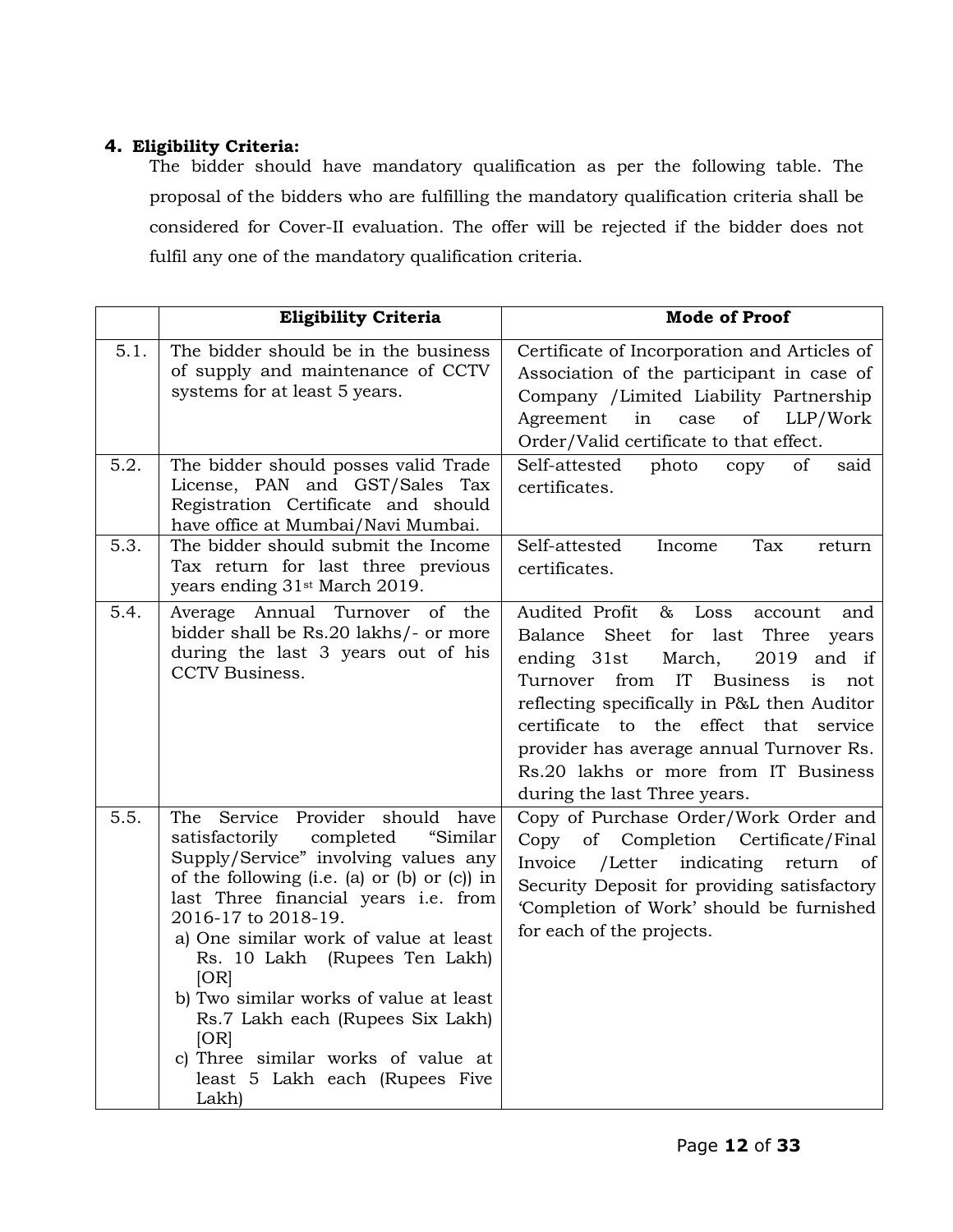| 5.6. | The Bidder must have $own/be$ an Relevant documents agreements | duly                                       |
|------|----------------------------------------------------------------|--------------------------------------------|
|      | authorized dealer/retailer to sell the attested by Bidder.     |                                            |
|      | CCTV system and provide AMC                                    |                                            |
|      | support for the brands what he is                              |                                            |
|      | quoted in the Price Bid.                                       |                                            |
| 5.7. | Track record of references of earlier                          | Data to be supported by relevant proofs    |
|      | purchase or work orders completed for                          | like Work Order/ customer testimonial or   |
|      | supply of CCTV system by the                                   | any other formal document to denote proof  |
|      | supplier.                                                      | of successful project completion           |
|      |                                                                |                                            |
| 5.8. | The Service Provider should not have                           | Self-declaration to this effect.           |
|      | been debarred for last 3 years by any                          |                                            |
|      | government Department.                                         |                                            |
| 5.9. | Maintenance Support during AMC                                 | The supplier should have assured service   |
|      |                                                                | support system by way of having own        |
|      |                                                                | service centre or the OEM should have      |
|      |                                                                | Service centre for whom we the supplier is |
|      |                                                                | an authorized dealer                       |

- 5.9. "Similar Work/Service" means Supply of CCTV System as per the Tender with Government / Semi-Government/ Public Sector organizations/ National level educational institutes and Central Universities/ State Universities / Public Limited Companies. / Reputed UGC/ AICTE Recognized or private Sector Universities / Maritime training institutes and Port Organizations.
- 5.10. With regard to the various proof/supporting documents produced by the bidders for establishing that they meet the various eligibility conditions, it shall be IMU-Navi Mumbai Campus prerogative to decide whether the document produced is valid evidence or not and to call for additional proof, if required.
- 5.11. All documents submitted along with this tender for meeting eligibility criteria are to be duly signed by the authorized signatory. If required, IMU-Navi Mumbai Campus may insist for notarized copy or ask to produce originals to ascertain the veracity of the documents. IMU-Navi Mumbai Campus also reserves the right to ask more proof to corroborate the eligibility declarations.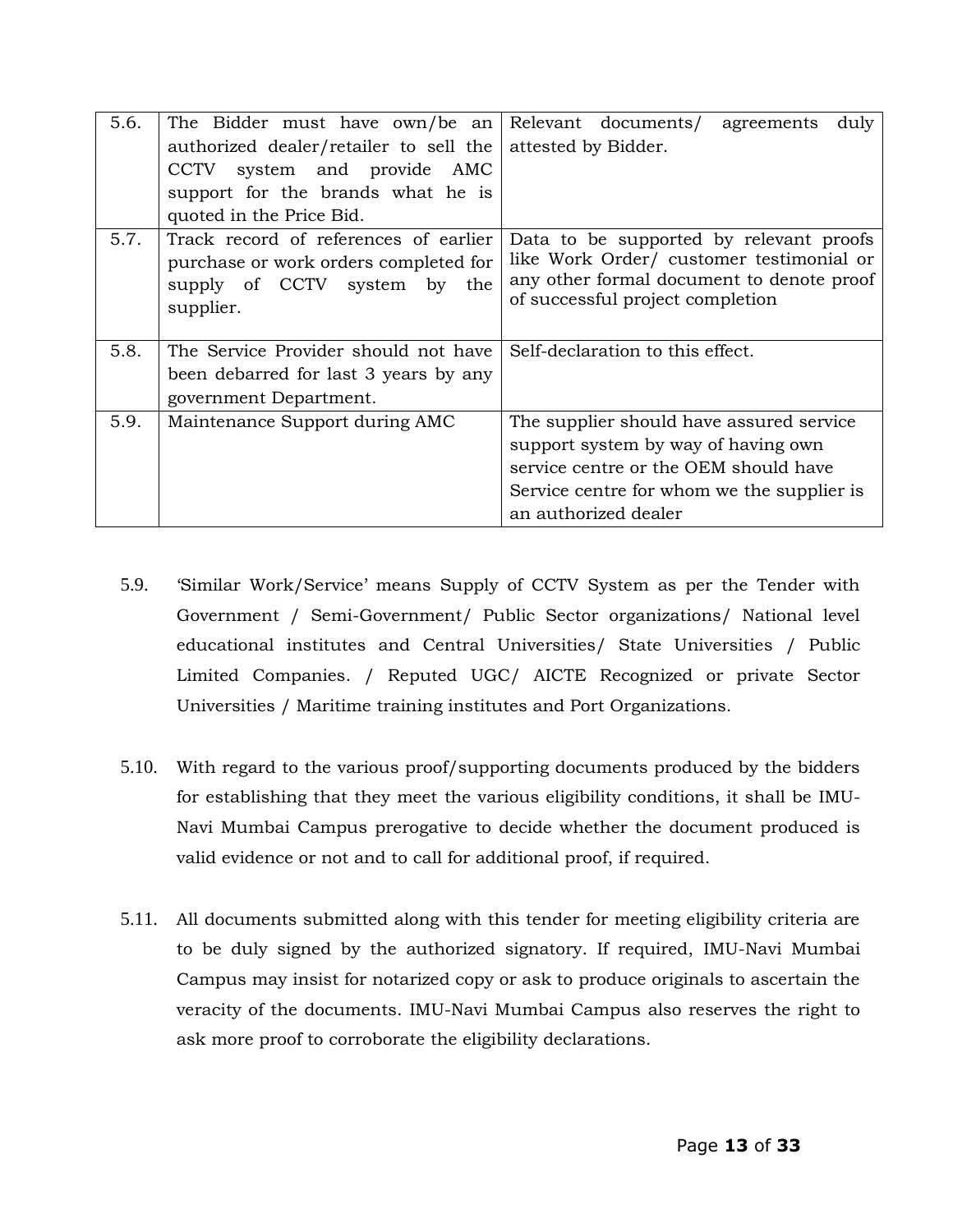# **6. Scope of Work:**

# 6.1. **List of Requirement under this Project:**

| Sr. | Description Of Item                                                                                                                                                                                                                                                                                                                                                             | Quanti         |
|-----|---------------------------------------------------------------------------------------------------------------------------------------------------------------------------------------------------------------------------------------------------------------------------------------------------------------------------------------------------------------------------------|----------------|
| No. |                                                                                                                                                                                                                                                                                                                                                                                 | ty             |
| 1.  | 4MP Full HD WDR IR Network Vandal Dome Network Camera -<br>30 Mtr.<br>1/2.8" 4MP PS CMOS Image Sensor<br>25/30fps@4MP or higher (1920×1080)<br>H.265 and H.264 triple-stream encoding<br>WDR(120dB), Day/Night(ICR), 3D-DNR, ROI, AWB, AGC, BLC,<br><b>HLC</b><br>2.7~13.5mm motorized lens<br>IR Range of 30 Mtrs, Smart IR, IP67, IK10, PoE                                   | 54             |
|     |                                                                                                                                                                                                                                                                                                                                                                                 |                |
| 2.  | 4MP Full HD WDR IR Network Bullet Camera - 50 Mtr or more.<br>1/2.8" 4MP PS CMOS Image Sensor<br>H.265, H.264 triple-stream encoding<br>50/60fps@1080P (1920×1080) or higher<br>WDR(120dB), Day/Night(ICR), 3D-DNR, ROI, AWB, AGC, BLC<br>IR Range of 50 Mtrs. Or more<br>7mm ~35mm motorized lens<br>$2/1$ Alarm in/out, $1/1$ audio in/out<br>Micro SD Card, IP67, IK10, ePoE | $\overline{2}$ |
| 3.  | Portable WiFi Enabled CCTV 4 MP bullet camera with quick<br>mounting clamp to facilitate deployment at short notice without<br>wiring/mounting effort.<br>The<br>Camera<br>should<br>have<br>any<br>specifications similar to Sl 2. The rechargeable battery should<br>give operation time up to 24 hrs                                                                         | 2              |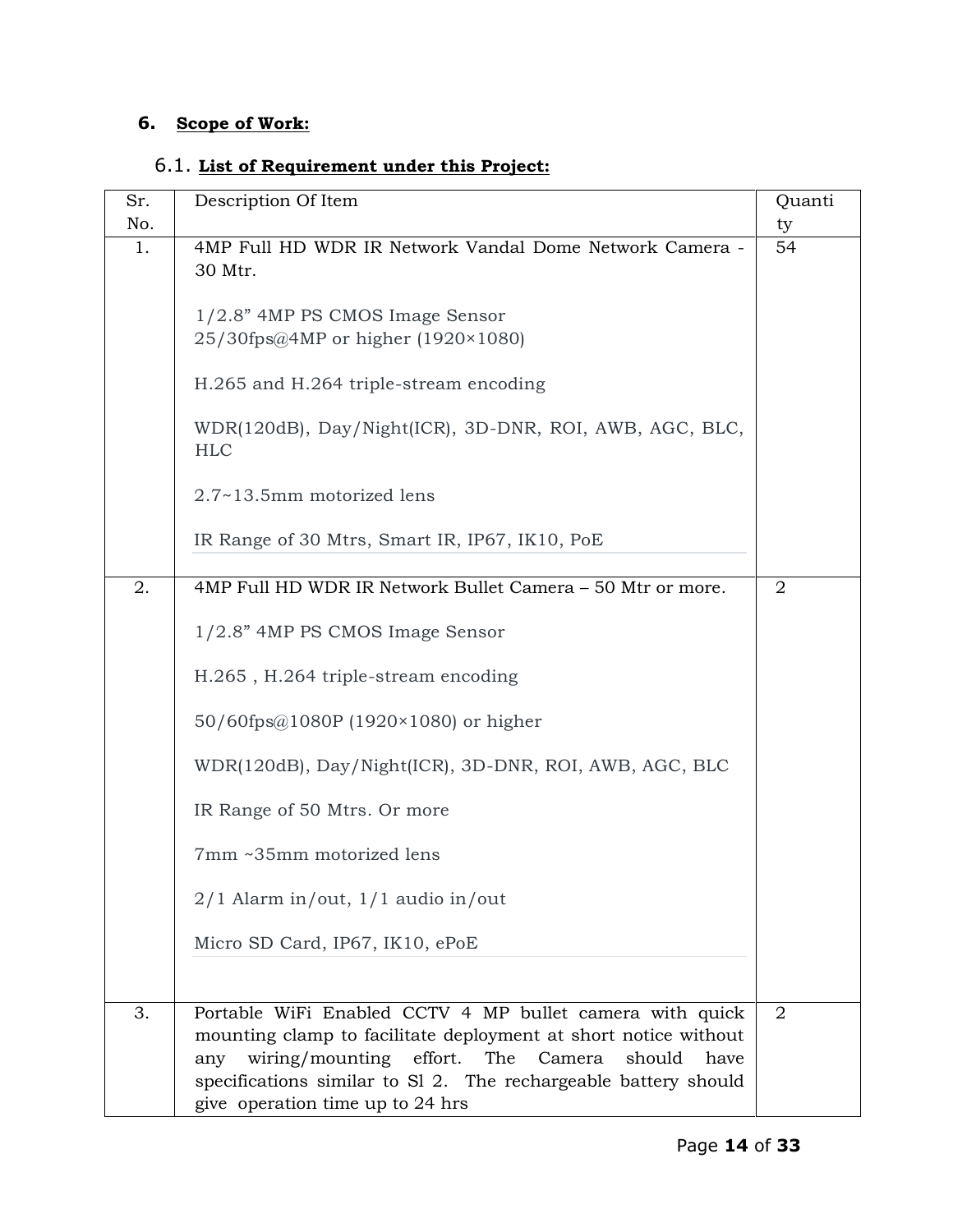| 4.  | 16 Ch. 4K 16PoE Network Video Recorder                                 | $\overline{4}$ |
|-----|------------------------------------------------------------------------|----------------|
|     | Up to 16 channel IP camera input                                       |                |
|     | H.265/H.264 dual codec decoding                                        |                |
|     | Up to 8Mp resolution preview and playback                              |                |
|     | 100 Mbps incoming/outgoing bandwidth or higher                         |                |
|     | Support 4 SATA HDDs up to 24TB, 2 USB Ports(1 USB3.0), 16<br>PoE Ports |                |
|     | HDMI/VGA simultaneous video output                                     |                |
|     | Support Multi-brand network cameras                                    |                |
|     |                                                                        |                |
| 5.  | 8 Ch. 4K 8PoE H.265 Network Video Recorder                             | $\overline{2}$ |
|     | Support up to 1ch@8MP/8ch@1080P/720p decoding                          |                |
|     | H.265/H.264 dual codec decoding                                        |                |
|     | Up to 8MP resolution preview and playback                              |                |
|     | 100 Mbps incoming/outgoing bandwidth or higher                         |                |
|     | Support 2 SATA HDDs up to 12 TB, 2 USB ports, 8PoE Ports               |                |
|     | HDMI / VGA simultaneous video output                                   |                |
|     | Support Multi-brand network cameras                                    |                |
| 6.  | 4 TB Surveillance Hard Drive - SATA 6Gb/s 64MB Cache 3.5-              | $\overline{4}$ |
|     | Inch Internal Drive                                                    |                |
| 7.  | 2 TB Surveillance Hard Drive - SATA 6Gb/s 64MB Cache 3.5-              | $\overline{2}$ |
|     | Inch Internal Drive                                                    |                |
| 8.  | RJ 45 Connectors*                                                      | 110            |
| 9.  | 4-pair shielded twisted pair (UTP) cable *                             | 1500           |
| 10. | Metal/Heavy Duty PU pipe Casing for wiring*                            | 1500           |
| 11. | Wall Mount with 90° Swil to facilitate orientation of the Monitor      | 1              |
|     | of 48 to 55 inch TV Display                                            |                |
| 12. | CCTV Server (Ryzen 7, 16GB DDR4 RAM, 1TB nvme m.2 SSD +                | $\mathbf{1}$   |
|     | 16TB HDD, X570 Motherboard and 6GB Graphic Card) with 27"              |                |
|     | monitor.                                                               |                |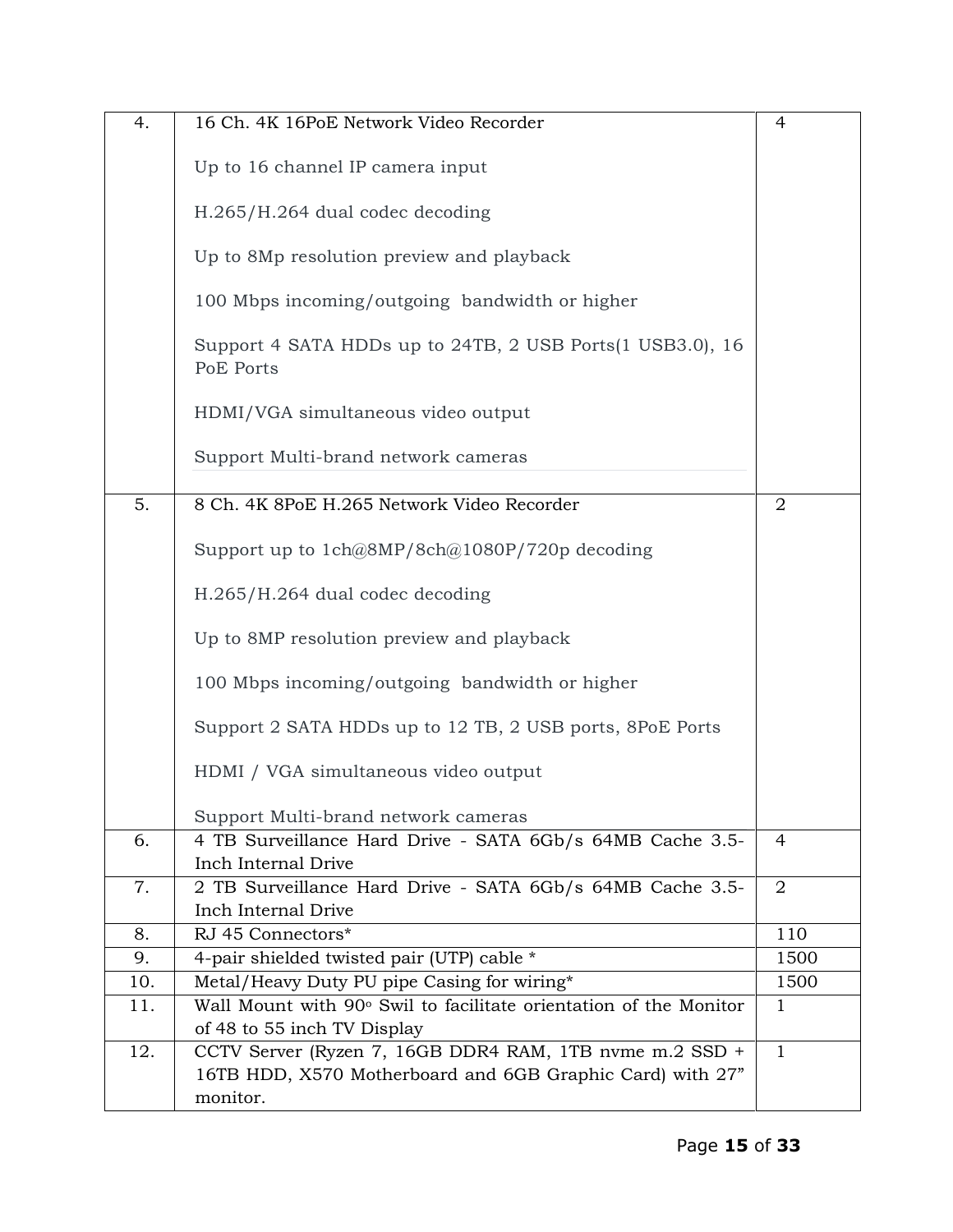| 13.       | Wall Plug* (quote per unit rate)                              |   |
|-----------|---------------------------------------------------------------|---|
| 14.       | Power Cables*(quote per unit rate)                            |   |
| 15.       | Installation, testing & Commissioning                         |   |
| 16.       | 32" CCTV monitor for remote location monitoring (HOD office & | 2 |
|           | Library)                                                      |   |
| 17.       | 3 years Comprehensive AMC post 1 year warranty/guarantee      |   |
|           | from the date of completion of Installation.                  |   |
| lal       | Year 1                                                        |   |
| (b)       | Year 2                                                        |   |
|           | Year 3                                                        |   |
| <b>BE</b> |                                                               |   |

### **Note \* The quantity indicated is approximate. Payment would be made on prorate basis for actual quantity used. In case of increase in number of cameras/other devices the payment would be based on quoted unit rate.**

Brands such as CP+, HIK Vision, Zicom, Sony, Samsung etc and equivalent reputed brands for CC TC Cameras and other items should also be of reputed brands.

# **Diagram / plan should be attached with the document.**

# 6.2. **Installation, Maintenance, Training:**

- **a.** The Contractor, in a timely manner, will arrange for and provide all equipment, supplies, related support services and personnel necessary to complete the installation, maintenance or training.
- **b.** No second hand part, component and accessory should be used in the supplied machine.
- **c.** All accessories (e.g. Power cable, Signal cable, Brackets and fixtures, casing) that may be necessary for proper use of the equipment will have to be included in the delivery.
- **d.** Contractor shall have at all times during the performance of the work, a competent supervisor on the premises. Any instruction given to such supervisor shall be construed as having been given to the Contractor.
- **e.** Contractor shall be solely responsible for making available all requisite installation equipment, special aids, tools, tackles and testing equipment, appliances etc. for executing the work
- **f.** The successful Contractor shall have to train two persons of the Institute on site by the certified and trained engineers/personnel on the hardware products supplied.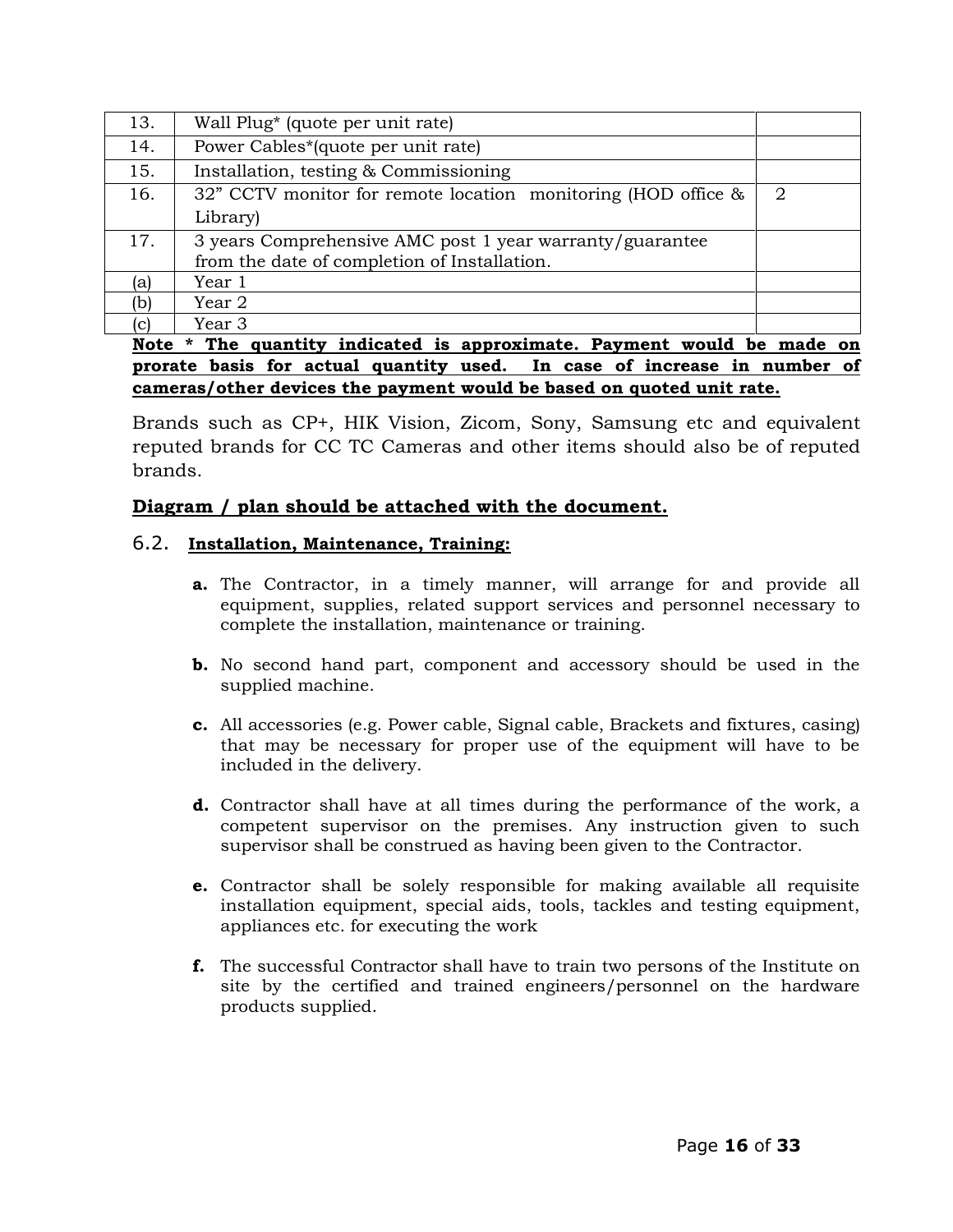### **6.2.1. Installation, Delivery & Penalty for Delay:**

- a) **Delivery**: The Work of Delivery, Installation and setting up should be completed within Three weeks (for Delivery) + Two Weeks (Installation) from the Date of issue of this work order.
- b) The Vendor has to send a work status report on Weekly basis on every Monday to Deputy Registrar (Admin) and other concerned officers through mail till completion of the Work.
- c) In case of delay in Delivery more than the specified/allowed time, or any inconvenience caused either in terms of delivery or quality of the above mentioned products, IMU-Navi Mumbai Campus reserves full rights to impose penalty. For delay in delivery for every week or part thereof, a penalty of 0.5% (point five percent) of the Purchase order amount, subject to maximum of 10% of the Purchase order amount will be deducted.

# 6.3. **Warranty:**

- a. All the hardware and software should have Comprehensive one year onsite free warranty.
- b. Contractor shall be fully responsible for the manufacturers" warranty in respect of proper design, quality and workmanship of all the equipment, accessories etc. covered by the tender.
- c. In case of any failure, the vendor shall ensure that the CCTV is made operational to the full satisfaction of IMU-Navi Mumbai Campus.
- d. The selected Vendor shall ensure 99% uptime for solution on 24\*7 basis. In the case of any break down/malfunctioning of hardware, hardware components, accessories, software, etc., the relevant defect is attended to and rectified within 24 hours of the receipt/notice of the complaint.
- e. The comprehensive maintenance post warranty would be inclusive of all spares need to be replaced. In case of obsolescence a higher compatible product will be installed at no extra cost.
- f. The Contractor shall guarantee the availability of spares for a period of at least five years in respect of all the hardware and hardware accessories after Warranty period.
- g. The Contractor will have to maintain the hardware products procured for the purpose as part of this tender for the warranty period.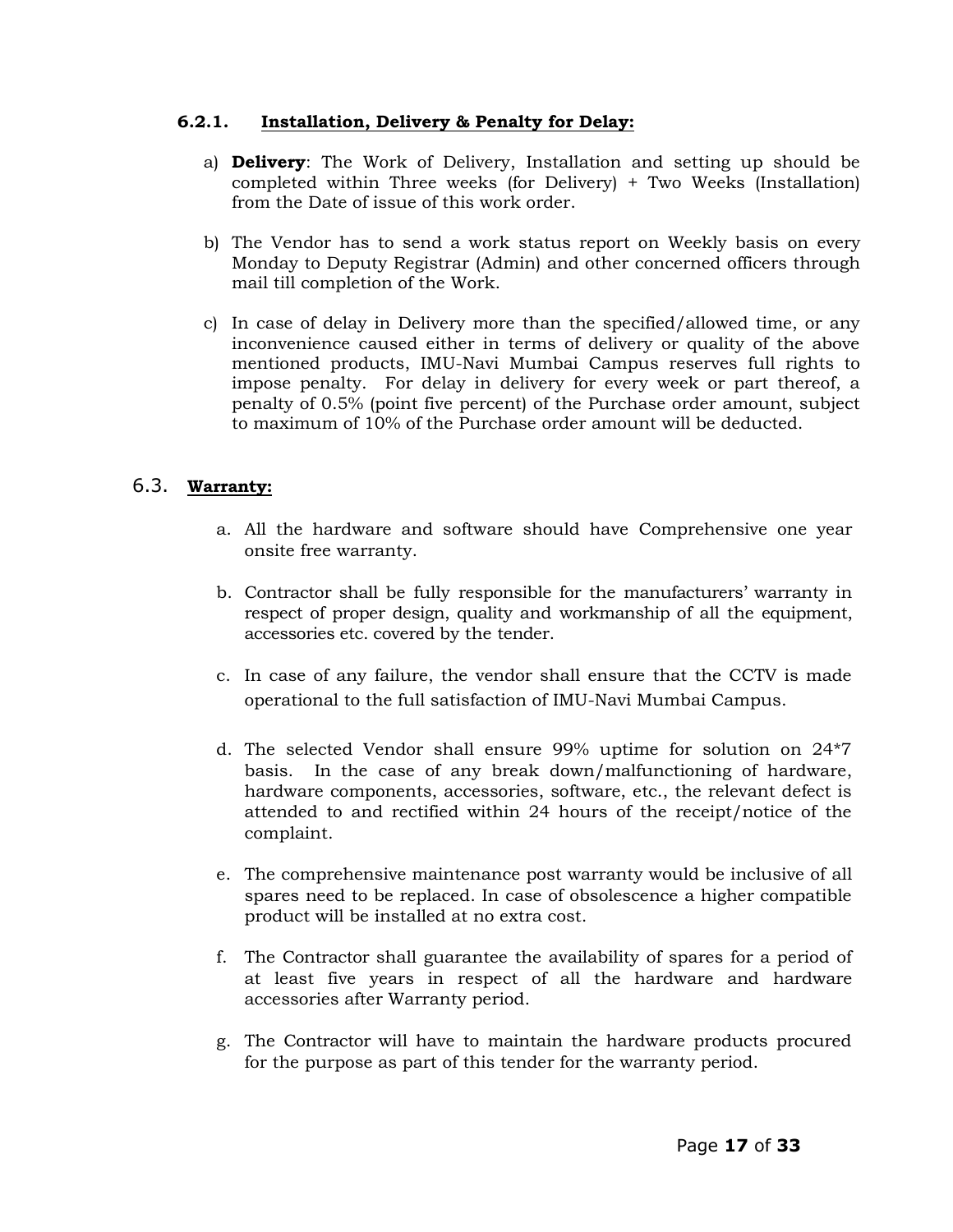- h. The contractor shall provide necessary support by deputing engineers with adequate qualification and experience to troubleshoot and maintain the systems as and when required.
- i. The contractor should ensure that all the engineers are appropriately qualified and have necessary expertise to resolve the problems/provide solutions as required so that there is minimal disruption of the services to the users of IMU-Navi Mumbai Campus.
- 6.4. **Down Time:** The Down Time to fix the problems during Warranty Period is as follows:
	- 6.4.1. The Complaint logged by IMU-Navi Mumbai Campus should be fixed within 24 hours
	- **6.4.2. In case of replacement of any spares/cables are in need to fix the problems, the same should be supplied and fixed within 24 hours from the date of visit/report by Technical Engineer at IMU-Navi Mumbai Campus.**

### 6.5. **Penalty for failure in Maintenance of Down Time:**

Penalties will be levied on the service provider, in case the vendor has failed to fix problem within Down Time as follows:

- 6.5.1. Rs. 250/- for No Proper Response (or) not fixing the problem complaint within 24 hours.
- 6.5.2. Rs. 250/- per day for non-replacement of spares/cables within 24 hours.

In case of imposing of penalty by IMU-Navi Mumbai Campus, the same shall be communicated through letter to Service Provider and the penalty amount should be deposited in IMU-Navi Mumbai Campus Bank account within Ten working Days from the date of receipt of letter, otherwise the same shall be deducted from the Security Deposit of Service Provider after the said Ten Working Days without any further notice.

# **7. Security Deposit:**

- 7.1. Within 07 working days of the successful Supplier/Service Provider's receipt of notification of award, the Supplier/Service Provider shall furnish a Security Deposit of 10% of work order value in the form of A/C Payee Demand Draft in favour of Indian Maritime University payable at Mumbai/Navi Mumbai. The EMD already paid can be adjusted against the Security Deposit.
- 7.2. The Security Deposit will be discharged by the IMU and returned to the Vendor without interest not later than 30 days following the date of completion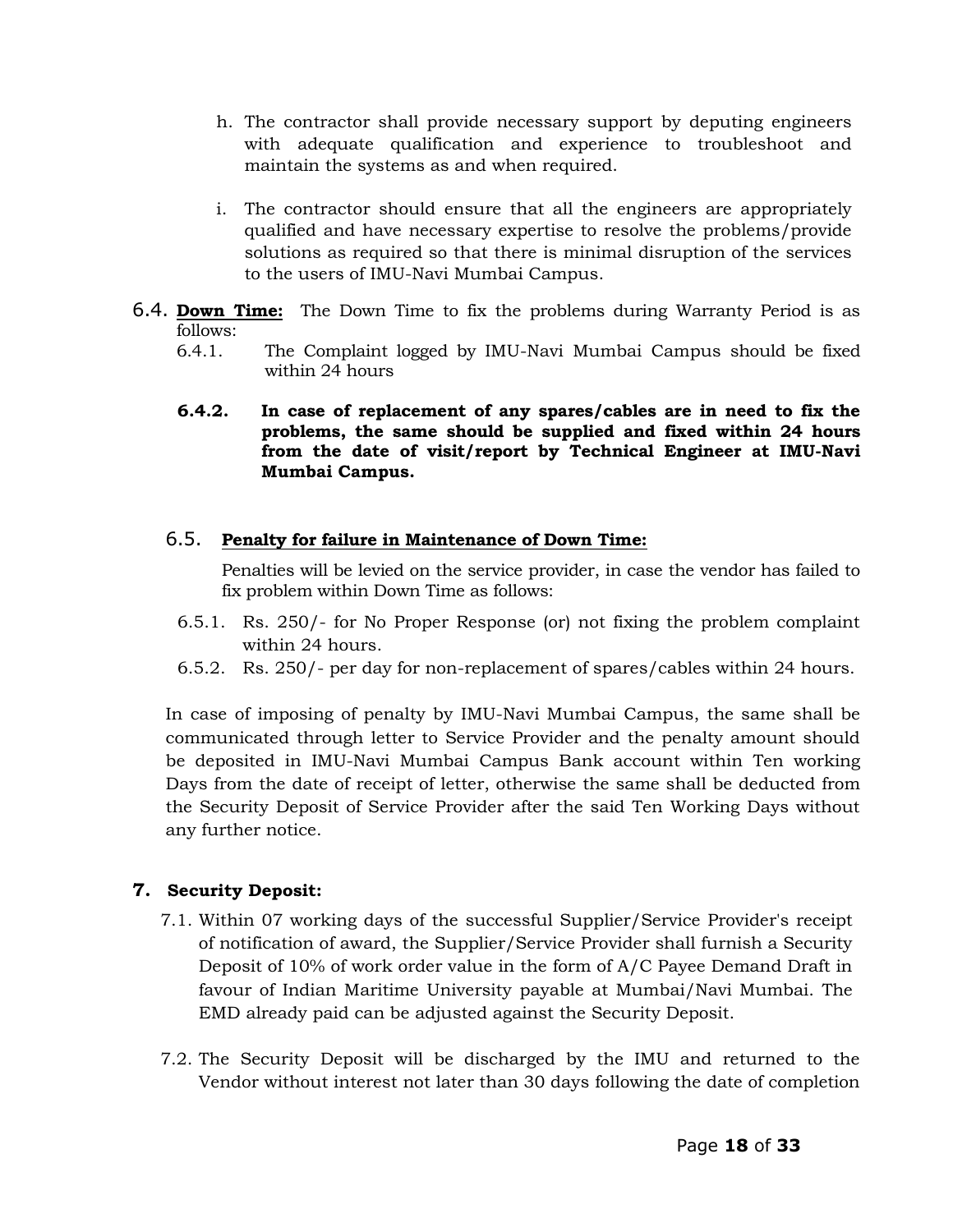of the Vendor"s performance obligations including warranty period and submission of completion certificate.

7.3. The proceeds of the Security Deposit shall be payable to the IMU as compensation for any loss (es) resulting from the failure of the Vendor to meet out its obligations under the Contract. This shall be in addition to any other action/penalty taken by IMU for delays/default/failure on the part of the Vendor.

# **8. Payment Terms:**

- 8.1. No advance payment will be made.
- 8.2. The successful Service Provider should furnish the bill for supply and successful installation of CCTV System to the IMU-Navi Mumbai Campus, in Triplicate on completion of the work. The payment shall be made based on successful completion/installation of the CCTV System.

The Bills shall be submitted as follows:

| S.No         | Time to Raise Bill          | Submission of Bill                    |  |
|--------------|-----------------------------|---------------------------------------|--|
| $\mathbf{1}$ | After successful Delivery & | Bill shall be submitted along with    |  |
|              | Installation<br>and         | Installation and trial report for the |  |
|              | commissioning of the system | cost. The bill must clearly mention   |  |
|              | along with trial report.    | each line item separately indicating  |  |
|              |                             | quantity, unit price and total cost.  |  |
|              |                             | GST and any other applicable tax      |  |
|              |                             | needs to be shown separately          |  |
|              |                             |                                       |  |
| 2            | AMC Charges for 3 years     | Payment shall be made quarterly.      |  |
|              | post 1 year                 | Bill to be submitted at the end of    |  |
|              | warranty/guarantee from     | quarter.                              |  |
|              | the date of completion of   |                                       |  |
|              | Installation.               |                                       |  |

- 8.3. Payment shall be made within 10 working days from the date of submission of bill along with satisfactory completion certificate and trial report of the committee formed by the institute to verify system performance. The AMC bill payment would be made at the end of quarter subject to no outstanding defect in the system.
- 8.4. In the event of unsatisfactory performance or non-performance of any of the steps/activities not attributable to IMU-Navi Mumbai Campus or to Force Majeure causes, IMU-Navi Mumbai Campus shall have the right to withhold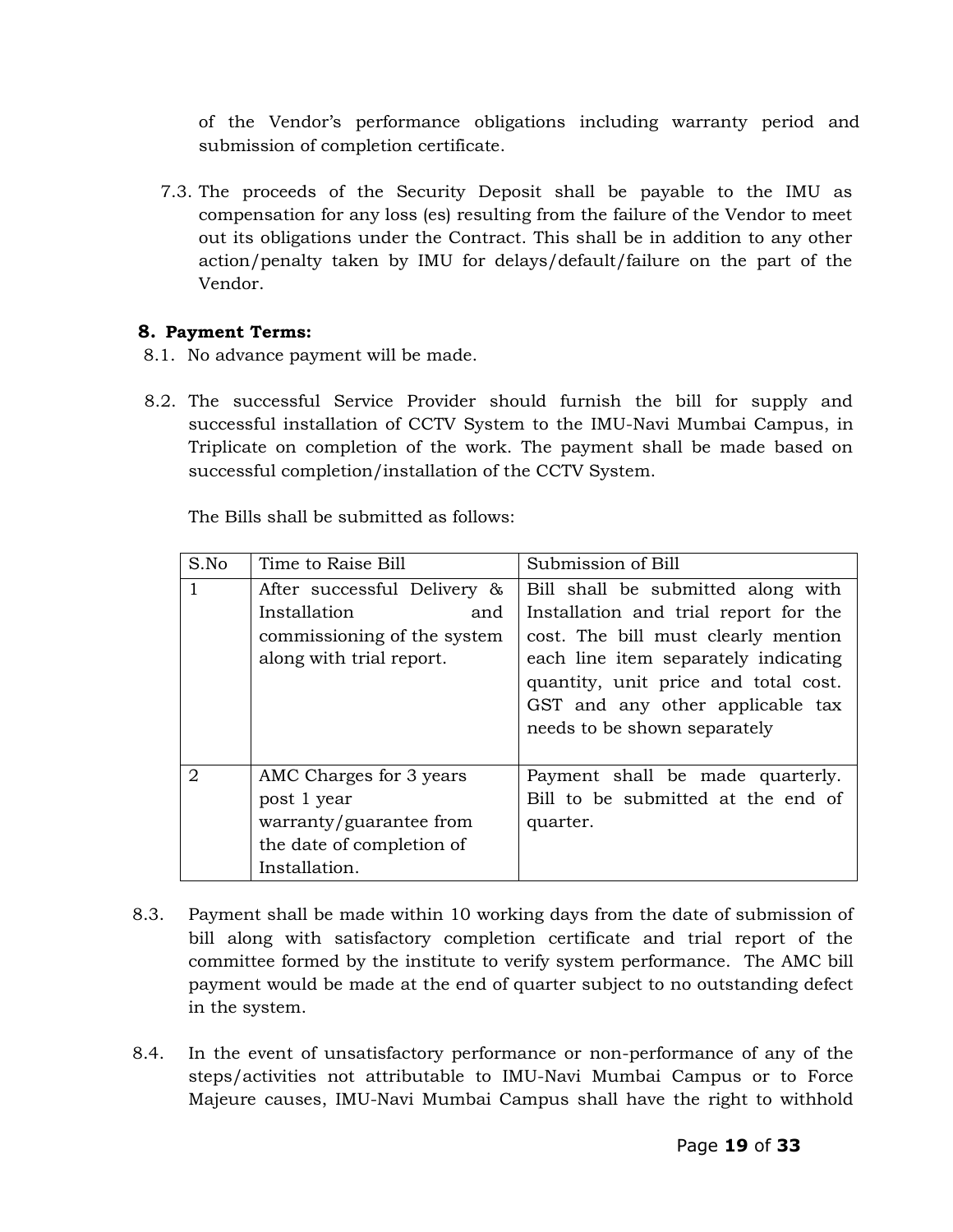the corresponding payment for these steps/activities either fully or partly after giving a 7-day notice to the Vendor to show cause against the same, and to take such other legal action to make good the losses caused by the Vendor to IMU-Navi Mumbai Campus. Penalty (Liquidated Damage) shall be decided by IMU-Navi Mumbai Campus without any ceiling but not more than awarded value. IMU-Navi Mumbai Campus shall also have the right to terminate the contract altogether (upon which the Security Deposit paid by the Vendor shall stand forfeited) and to entrust the remaining work at the discretion of IMU-Navi Mumbai Campus.

- 9. **TAXES AND DUTIES.** The Tax Invoice raised by the supplier must be in compliance of relevant GST acts, rules & notifications. The rate and amount of CGST, SGST, IGST and GST (Compensation to state) cess, related to supply of goods, shall be shown separately in tax invoice for each item of supply.
- 10. **Anti-Profiteering Rules of GST.** The Service Provider should strictly adhere with the Anti-Profiteering Rules of GST.
- 11. **Confidentiality.** The Supplier/Service Provider and their personnel shall not, either during implementation or after completion of the project, disclose any proprietary or confidential information or data relating to IMU-Navi Mumbai Campus Office Documents without the prior consent of the IMU-Navi Mumbai Campus. IMU-Navi Mumbai Campus reciprocally agrees to do likewise regarding any proprietary or confidential information or data relating to the Service Provider which may come into the possession or custody of IMU-Navi Mumbai Campus in the course of the project.
- 12. **Execution of Contract.** The successful Service Provider has to enter in to an agreement with IMU-Navi Mumbai Campus incorporating all clauses of the Tender document and any other as may be agreed to by both the parties on a Non-Judicial Stamp Paper of Rs.100/-.

# **13. Termination Clause:**

- 13.1. In the event of the breach of any of the provisions of contract by the supplier, IMU shall have the right to terminate the tender summarily, at any stage.
- 13.2. In the event of IMU terminating the contract for breach by the supplier of any of the provisions thereof, the supplier shall be liable for any loss suffered by IMU-Navi Mumbai Campus up to the time of the termination of the contract.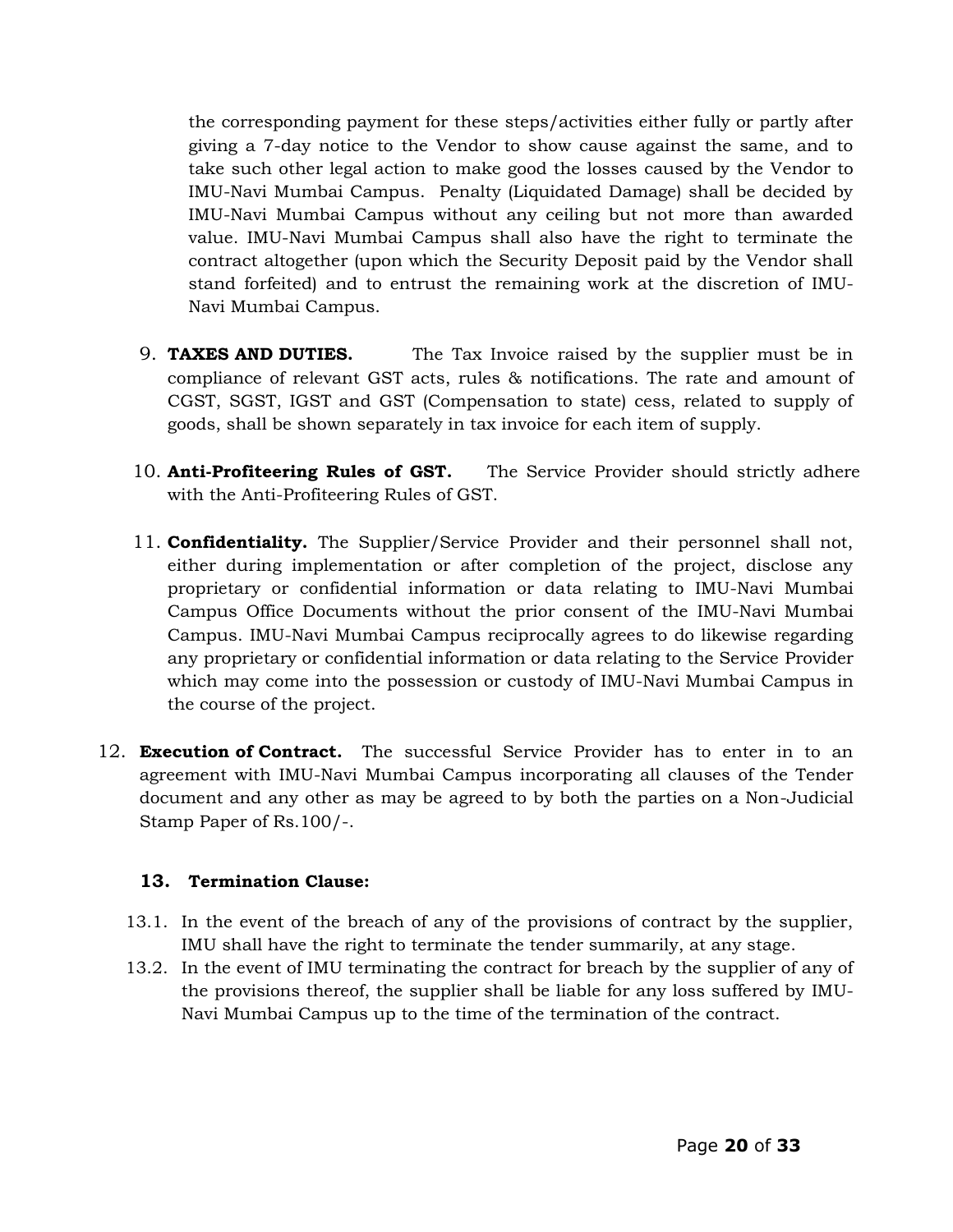### **14. Force Majeure:**

- 14.1. The Vendor shall not be liable for forfeiture of its performance security, liquidated damages or termination for default, if and to the extent that, it's delay in performance or other failure to perform its obligations under the Contract is the result of an event of Force Majeure.
- 14.2. For purposes of this Clause, "Force Majeure" means an event beyond the control of the Vendor and not involving the Vendor's fault or negligence and not foreseeable. Such events may include, but are not limited to, acts of the Purchaser either in its sovereign or contractual capacity, wars or revolutions, fires, floods, epidemics, quarantine restrictions and freight embargoes.
- 14.3. If a Force Majeure situation arises, the Vendor shall promptly notify the IMU-Navi Mumbai Campus in writing of such conditions and the cause thereof. Unless otherwise directed by the IMU-Navi Mumbai Campus in writing, the Vendor shall continue to perform its obligations under the Contract as far as is reasonably practical, and shall all reasonable alternative means for performance not prevented by the Force Majeure event.

### **15. Indemnity:**

The selected Service Provider shall indemnify IMU-Navi Mumbai Campus from and against any costs, loss, damages, expense, claims including those from third parties or liabilities of any kind how-so-ever suffered including patent, copyright, trademark and trade secret, arising or incurred inter-alia during and after the Contract period out of:

- 15.1. Negligence or wrongful act or omission by the Selected Service Provider or its team or any Agency/ Third Party in connection with or incidental to this Contract; or
- 15.2. Any breach of any of the terms the Selected Service Provider"s Proposal as agreed, the Tender and this contract by the Selected Service Provider, its Team or any Agency/ Third Party.
- 15.3. Service Provider (the "Indemnifying Party") undertakes to indemnify the client (the "Indemnified Party") from and against all losses, claims for damages including losses, claims for damages on account of bodily injury, death or damage to any of his personnel while working in the campus.
- 16. **Arbitration & Jurisdiction.** In the event of disputes, differences, claims and questions arising between the parties hereto arising out of this Agreement or anyway relating hereto or any term, condition or provision herein mentioned or the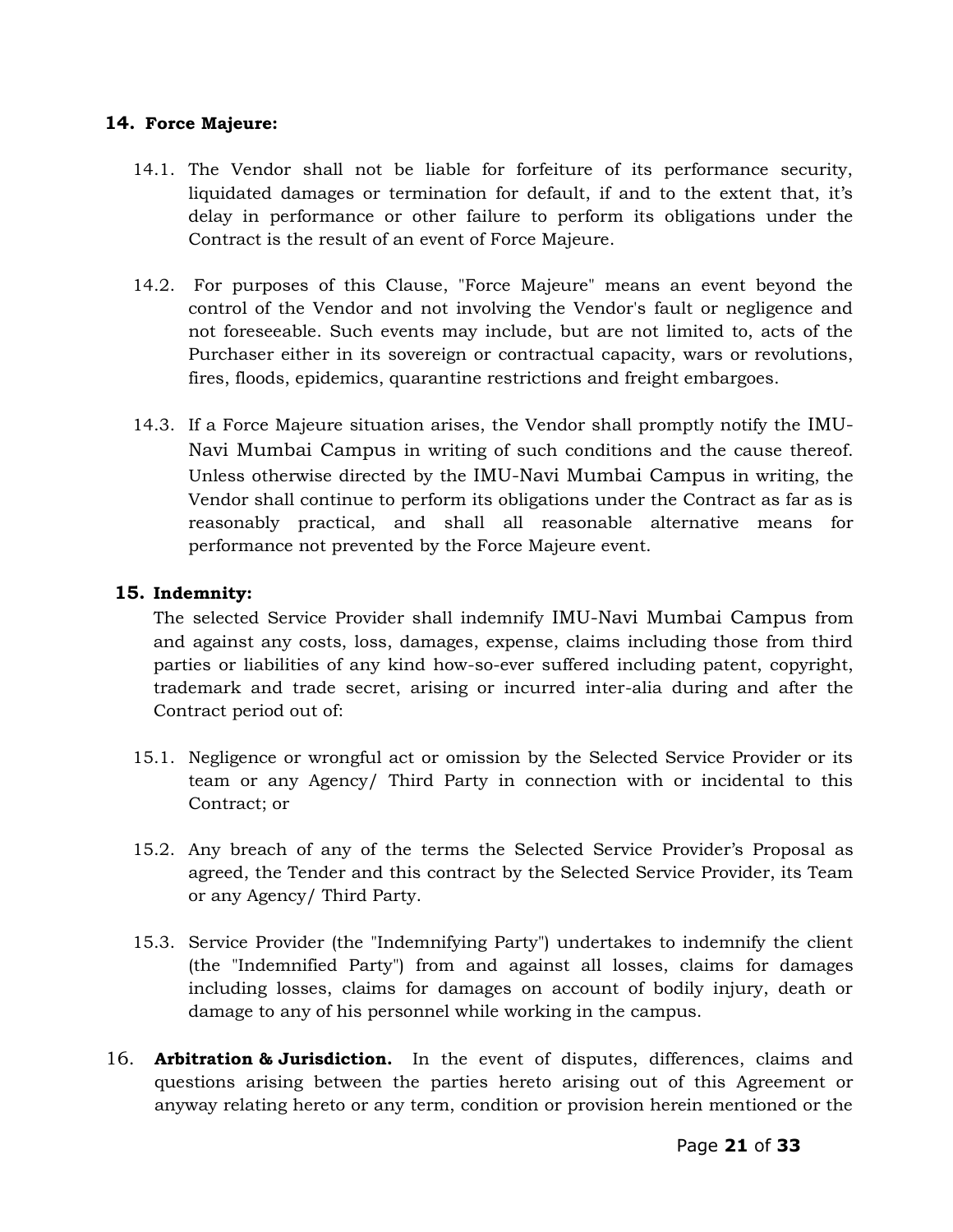construction or interpretation thereof or otherwise in relation hereto, the parties shall first endeavour to resolve such differences, disputes, claims or questions by mutual discussion and failing such settlement, the same shall be referred for arbitration by a sole Arbitrator appointed by the Director, IMU-Navi Mumbai Campus. Such arbitration shall be held in accordance with the provisions of the Arbitration and Conciliation Act 1996 or re‐enactment thereof for the time being in force and shall be held in Mumbai/Navi Mumbai. In case the Arbitration award is not acceptable to either of the parties, they may approach courts having jurisdiction at Mumbai/Navi Mumbai only.

17. **Applicable Law.** The Contract shall be interpreted in accordance with the laws of the Union of India and all disputes shall be subject to place of jurisdiction of Mumbai/Navi Mumbai Courts only.

### **Deputy Registrar (Admin.)**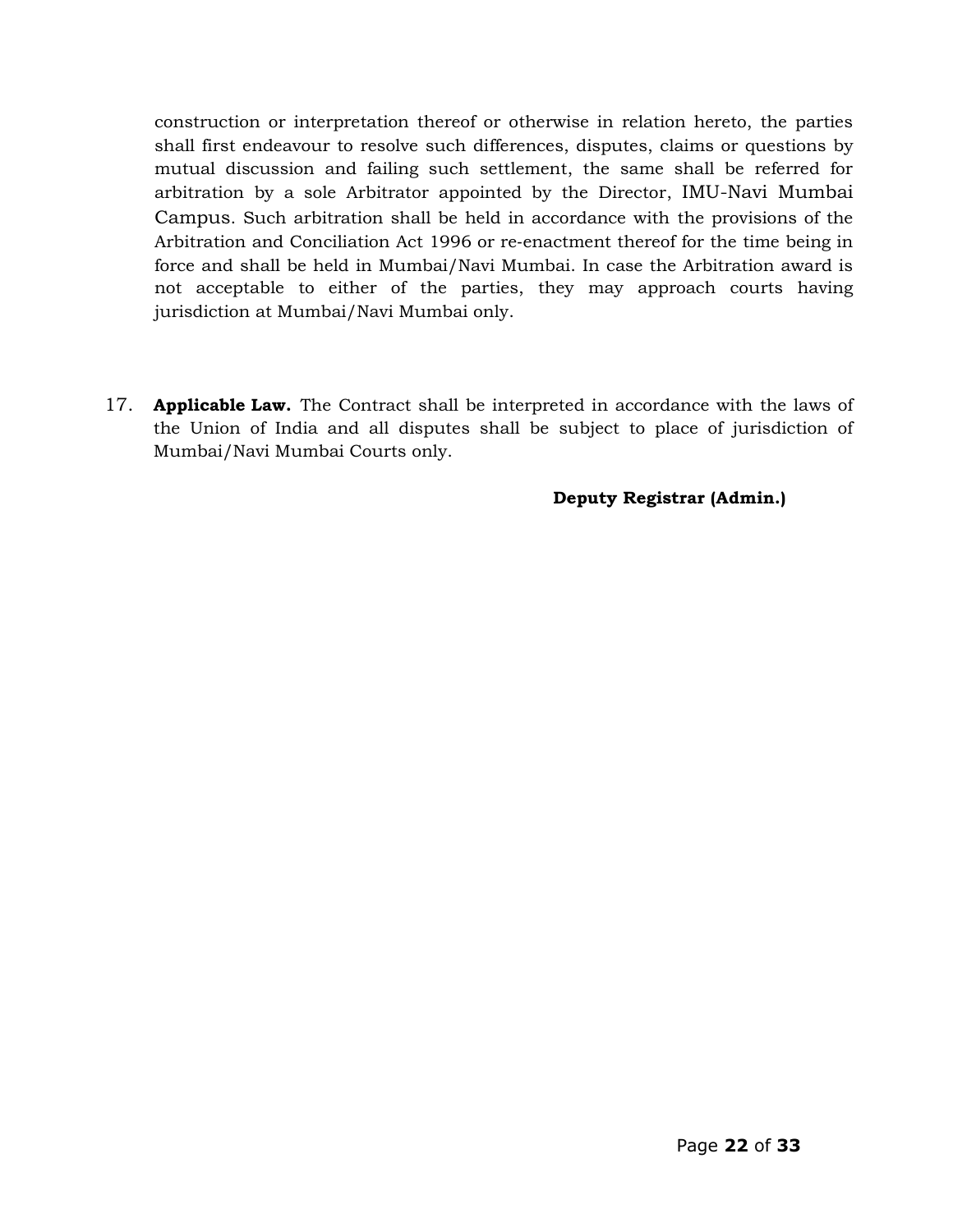### **Statement No.1 Covering Letter to Accompany Technical Bid**

*[On the Letter head of the Service Provider and to be put in a separate sealed cover along with*

*Statement no. 2 (Technical Bid) and DD for EMD of Rs. \_\_\_\_\_\_ ]* 

Reference: IMU's Tender Notification for supply, installation, testing, commissioning and maintenance of CCTV system with recording facility for any selected or all the channels simultaneously with Three years AMC post 1 year warranty/guarantee of IMU-NMC vide Tender No. IMU-NMC/CCTV/2020/53 dated: 18.06.2020

From

# **Name & Address of the Service Provider**

To

Deputy Registrar (Admin), IMU, Navi Mumbai Campus, (T S Chanakya) Karave, Nerul, Navi Mumbai-400 706

Sir,

We are a ------------------------------------------------------------------------------- -----------------------------------------------------------------------------------------

---------------------------------------------------------------------------------------------

--------. [Introduce your company and its activities with particular reference to your experience in Supply for IT-CCTV System with one year warranty*.*  Also furnish particulars of your registration with various statutory Tax authorities. *Not more than 200 words*].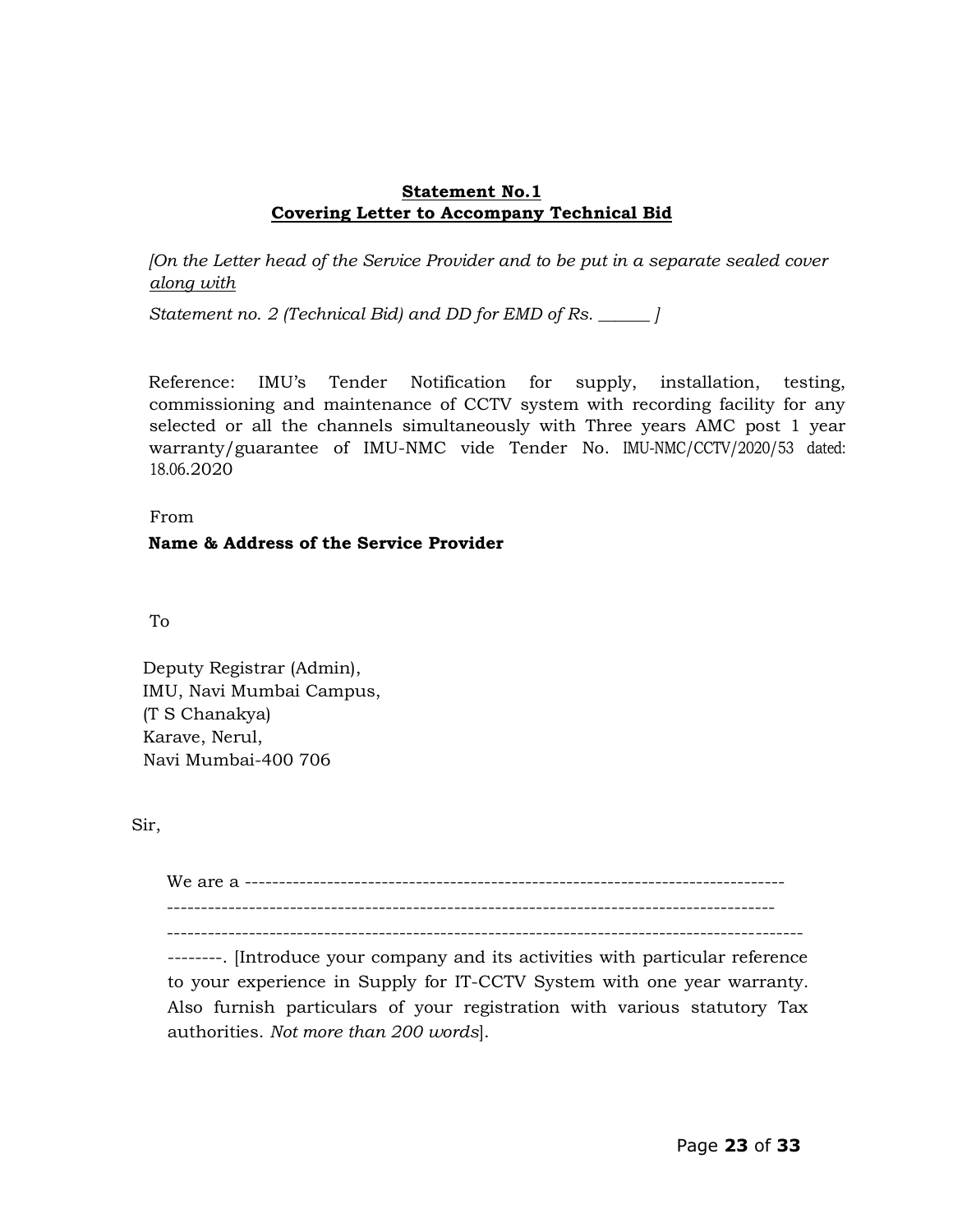- 2) We hereby submit our Bid for Supply of CCTV System along with recording system with one year guarantee, followed by three year Comprehensive AMC. Rates will be valid for a period of 90 days from the date of Opening of the Bids.
- 3) We have enclosed a Demand Draft bearing No. dated for Rs. towards Earnest Money Deposit (EMD) in the name of the Indian Maritime University, payable at Mumbai/Navi Mumbai.
- 4) We have read and understood and hereby agree to all the terms and conditions stipulated by IMU-Navi Mumbai Campus in this tender including the Deliverables under the Project, the Time Line for delivery, Payment Terms including Warranty etc.
- 5) We certify that all the particulars furnished in our Bid are true and correct and based on documentary evidence. We understand that if any of the particulars is found to be false or misleading, IMU-Navi Mumbai Campus has the right to summarily reject our bid at any stage.
- 6) In the event of our being awarded the work, and understanding the urgency involved, we undertake to remit the Security Deposit along with acceptance of the purchase order within 07 days from the date of issue of the Purchase Order, failing which the Purchase Order may be cancelled and the EMD forfeited.
- 7) Our Price Bid is inclusive of all duties and charges if any and exclusive of GST and the price quoted shall be valid till the execution of the entire contract.
- 8) We shall work closely with IMU-Navi Mumbai Campus and keep IMU-Navi Mumbai Campus posted at every stage about the progress made, and handover the entire data to IMU-Navi Mumbai Campus on conclusion of the project.
- 9) We shall render all assistance to IMU-Navi Mumbai Campus to make the projects a success including provision of Training to any person designated by the Deputy Registrar (Admin), IMU-Navi Mumbai Campus or any other designated officer in IMU-Navi Mumbai Campus premises to handle operation and first line trouble shooting of CCTV System.

Yours faithfully,

Date:*Signature with Seal of Authorised Signatory* 

Place: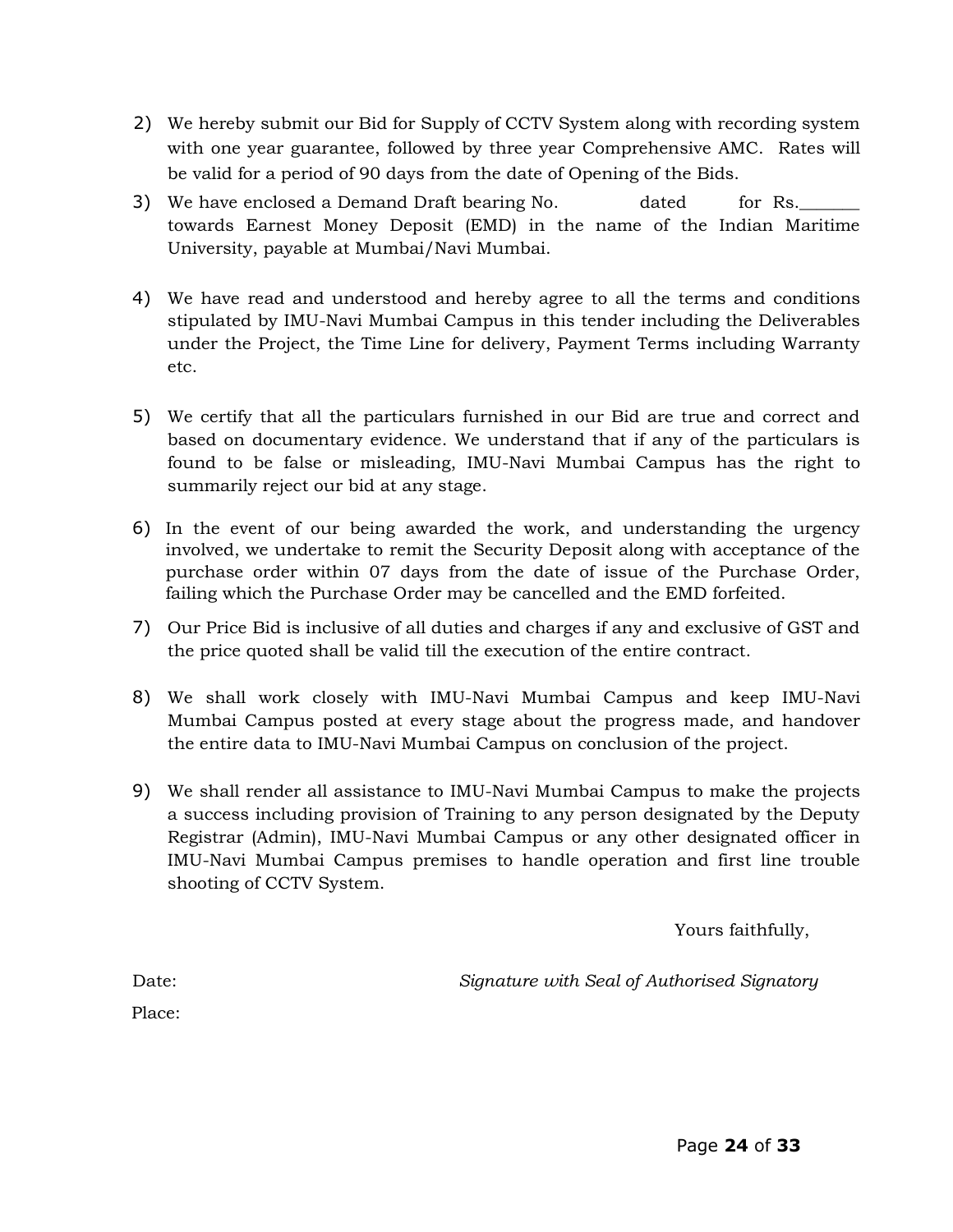# **Statement No.2 -TECHNICAL BID: Qualifying Criteria**

| <b>S1.No.</b> | <b>Qualification Criteria</b>                                                                                                                                                                                                                                                                                                                                                                                                                                                                        | <b>Yes</b><br>$/$ No | Mode of<br>Proof | Page number at<br>which<br>document is<br>placed |
|---------------|------------------------------------------------------------------------------------------------------------------------------------------------------------------------------------------------------------------------------------------------------------------------------------------------------------------------------------------------------------------------------------------------------------------------------------------------------------------------------------------------------|----------------------|------------------|--------------------------------------------------|
| 5.1           | The bidder should be in the business of<br>supply/Maintenance of CCTV System at least<br>for Five years (As on last date of Tender<br>submission)                                                                                                                                                                                                                                                                                                                                                    |                      |                  |                                                  |
| 5.2           | The bidder should posses valid Trade License,<br>GST/Sales Tax<br>PAN<br>and<br>Registration<br>Certificate<br>and should have<br>office<br>at.<br>Mumbai/Navi Mumbai.                                                                                                                                                                                                                                                                                                                               |                      |                  |                                                  |
| 5.3           | The bidder should submit the Income Tax<br>return for last three previous years ending<br>31 <sup>st</sup> March 2019.                                                                                                                                                                                                                                                                                                                                                                               |                      |                  |                                                  |
| 5.4           | Average Annual Turnover of the bidder shall<br>be Rs.20 Lakhs or more (Twenty Five Lakhs)<br>during the last 3 years out of his CCTV<br>Business.                                                                                                                                                                                                                                                                                                                                                    |                      |                  |                                                  |
| 5.5           | The Service Provider should have satisfactorily<br>completed "Similar Supply/Service" involving<br>values any of the following $(i.e. (a)$ or $(b)$ or $(c)$ )<br>in last Three financial years i.e. from 2016-17<br>to 2018-19.<br>d) One similar work of value at least Rs. 10<br>Lakh (Rupees Ten Lakh) [OR]<br>e) Two similar works of value at least Rs.6<br>Lakh each (Rupees Six Lakh) [OR]<br>f) Three similar works of value at least 4.5<br>Lakh each (Rupees Four Lakh Fifty<br>Thousand) |                      |                  |                                                  |
| 5.6           | The Bidder must have own/be a authorized<br>dealer/retailer to sell and service the CCTV<br>System for the brands what he is quoted in<br>the Price Bid.                                                                                                                                                                                                                                                                                                                                             |                      |                  |                                                  |
| 5.7           | Track record of references of earlier purchase<br>or work orders completed for supply of IT-<br>CCTV System by the supplier.                                                                                                                                                                                                                                                                                                                                                                         |                      |                  |                                                  |
| 5.8           | The Service Provider should not have been<br>debarred by any governmental organisation<br>for last 3 years.                                                                                                                                                                                                                                                                                                                                                                                          |                      |                  |                                                  |
| 5.9           | The AMC support system                                                                                                                                                                                                                                                                                                                                                                                                                                                                               |                      |                  |                                                  |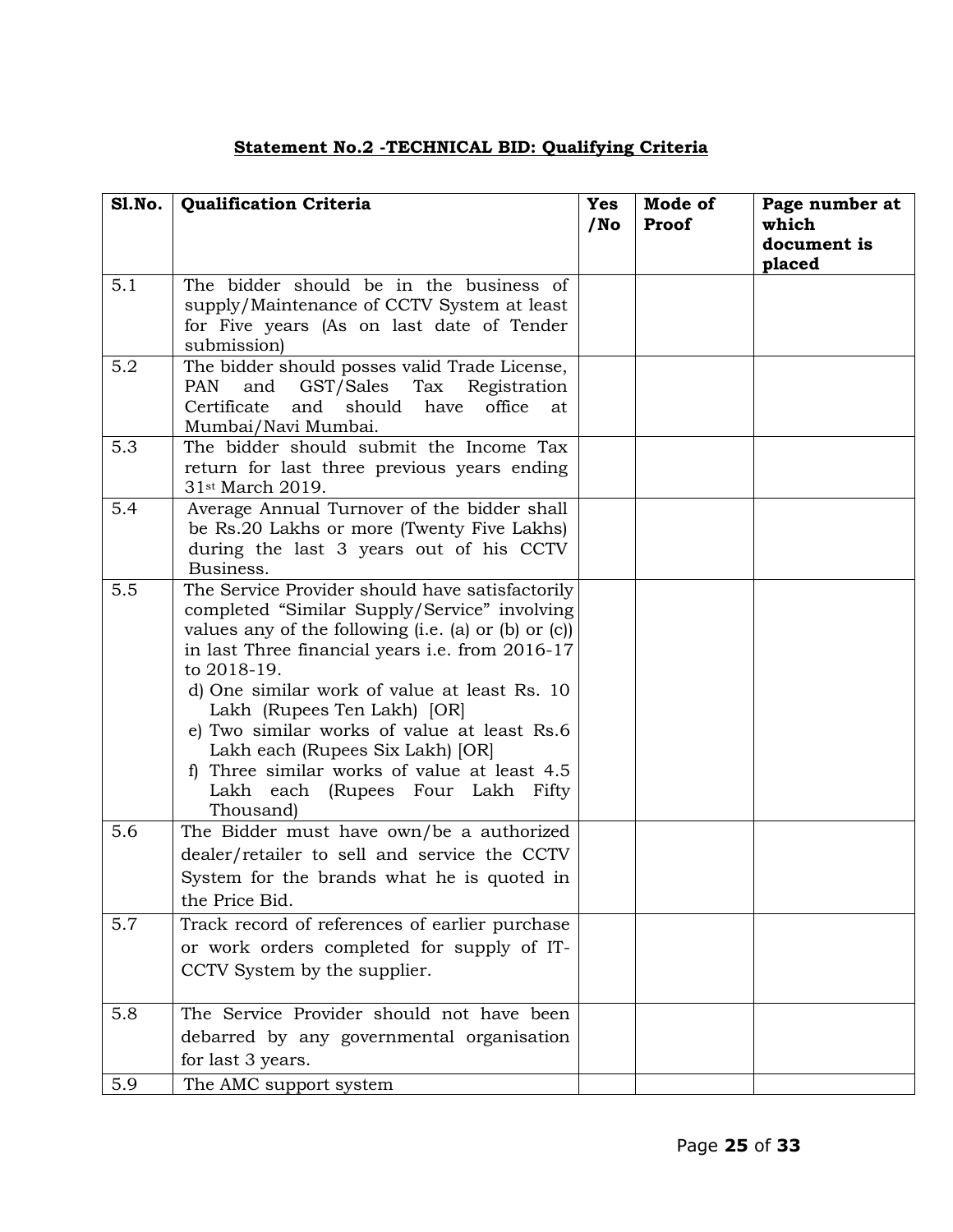*Note:* Only details of Projects that have been fully implemented should be entered; not of those that are still under execution.

# **Declaration**

I / We certify that all the particulars furnished above are true and correct and based on documentary evidence, and that I /we understand that if any of the above particulars is found to be false or misleading, our bid is liable to be summarily rejected at any stage and my /our company is liable to be blacklisted/debarred by IMU for at least 3 years. Date:

Place:

*Signature with Seal of Authorized Signatory*

# **TECHNICAL SPECIFICATIONS OF EQUIPMENT PROPOSED TO BE SUPPLIED**

| Sr. | Description of the Items with Minimum                          | Brand<br>Name/Company |
|-----|----------------------------------------------------------------|-----------------------|
| No. | Specifications                                                 | Name/Make             |
| 1.  | 4MP Full HD WDR IR Network Vandal                              |                       |
|     | Dome Network Camera - 30 Mtr.                                  |                       |
|     |                                                                |                       |
|     | 1/2.8" 2MP PS CMOS Image Sensor                                |                       |
|     | Max. $25/30$ fps@2MP (1920×1080)                               |                       |
|     |                                                                |                       |
|     | H.265<br>and<br>H.264 triple-stream                            |                       |
|     | encoding                                                       |                       |
|     |                                                                |                       |
|     | WDR(120dB), Day/Night(ICR), 3D-DNR,<br>ROI, AWB, AGC, BLC, HLC |                       |
|     |                                                                |                       |
|     | 2.7~13.5mm motorized lens                                      |                       |
|     |                                                                |                       |
|     | IR Range of 30 Mtrs, Smart IR, IP67,                           |                       |
|     | IK10, PoE                                                      |                       |
|     |                                                                |                       |
| 2.  | 4MP Full HD WDR IR Network Bullet                              |                       |
|     | Camera - 50-100 Mtr.                                           |                       |
|     |                                                                |                       |
|     | 1/2.8" 2MP PS CMOS Image Sensor                                |                       |
|     |                                                                |                       |
|     | H.265, H.264 triple-stream encoding                            |                       |
|     | Max. $50/60$ fps@1080P (1920×1080)                             |                       |
|     |                                                                |                       |
|     |                                                                |                       |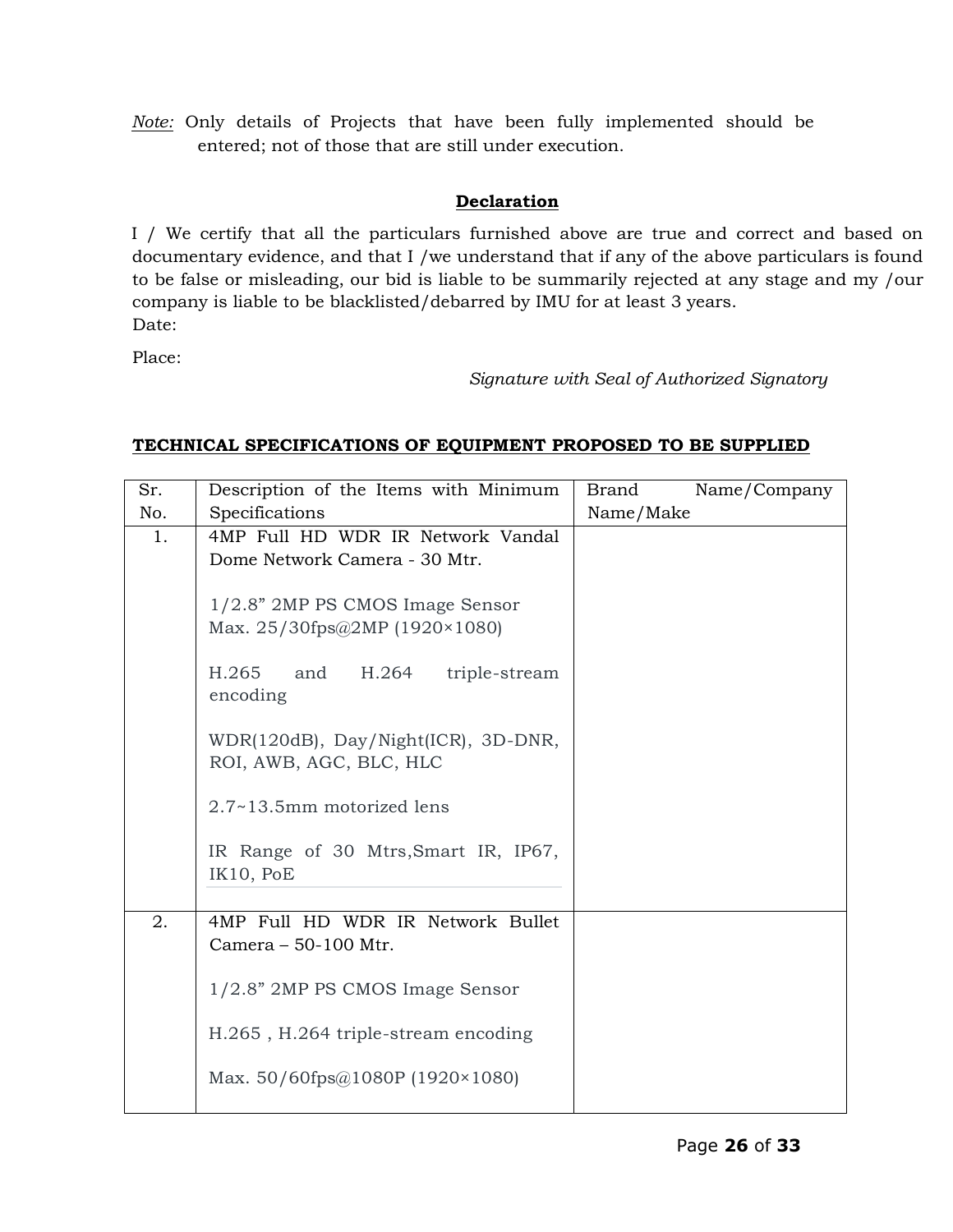|    | WDR(120dB), Day/Night(ICR), 3D-DNR,        |                |
|----|--------------------------------------------|----------------|
|    | ROI, AWB, AGC, BLC                         |                |
|    |                                            |                |
|    |                                            |                |
|    | IR Range of 100 Mtrs.                      |                |
|    |                                            |                |
|    | 7mm ~35mm motorized lens                   |                |
|    |                                            |                |
|    |                                            |                |
|    | $2/1$ Alarm in/out, $1/1$ audio in/out     |                |
|    |                                            |                |
|    | Micro SD Card, IP67, IK10, ePoE            |                |
|    |                                            |                |
|    |                                            |                |
|    |                                            |                |
| 3. | Portable WiFi Enabled CCTV 4 MP bullet     | $\overline{2}$ |
|    | camera with quick mounting clamp to        |                |
|    | facilitate deployment at short notice      |                |
|    | without any wiring/mounting effort. The    |                |
|    | should<br>have<br>specifications<br>Camera |                |
|    |                                            |                |
|    | similar to Sl 2. The rechargeable battery  |                |
|    | should give operation time up to 24 hrs    |                |
| 4. | 16 Ch. 4K 16PoE Network Video Recorder     |                |
|    |                                            |                |
|    |                                            |                |
|    | Up to 16 channel IP camera input           |                |
|    |                                            |                |
|    | H.265/H.264 dual codec decoding            |                |
|    |                                            |                |
|    | Up to 8Mp resolution preview<br>and        |                |
|    |                                            |                |
|    | playback                                   |                |
|    |                                            |                |
|    | Max 200Mbps incoming bandwidth             |                |
|    |                                            |                |
|    | Support 4 SATA HDDs up to 24TB, 2          |                |
|    | USB Ports(1 USB3.0), 16 PoE Ports          |                |
|    |                                            |                |
|    |                                            |                |
|    | HDMI / VGA simultaneous video output       |                |
|    |                                            |                |
|    | Support Multi-brand network cameras        |                |
|    |                                            |                |
|    |                                            |                |
| 5. | 8 Ch. 4K 8PoE H.265 Network Video          |                |
|    | Recorder                                   |                |
|    |                                            |                |
|    | Support<br>to<br>up                        |                |
|    |                                            |                |
|    | 1ch@8MP/8ch@1080P/720p decoding            |                |
|    |                                            |                |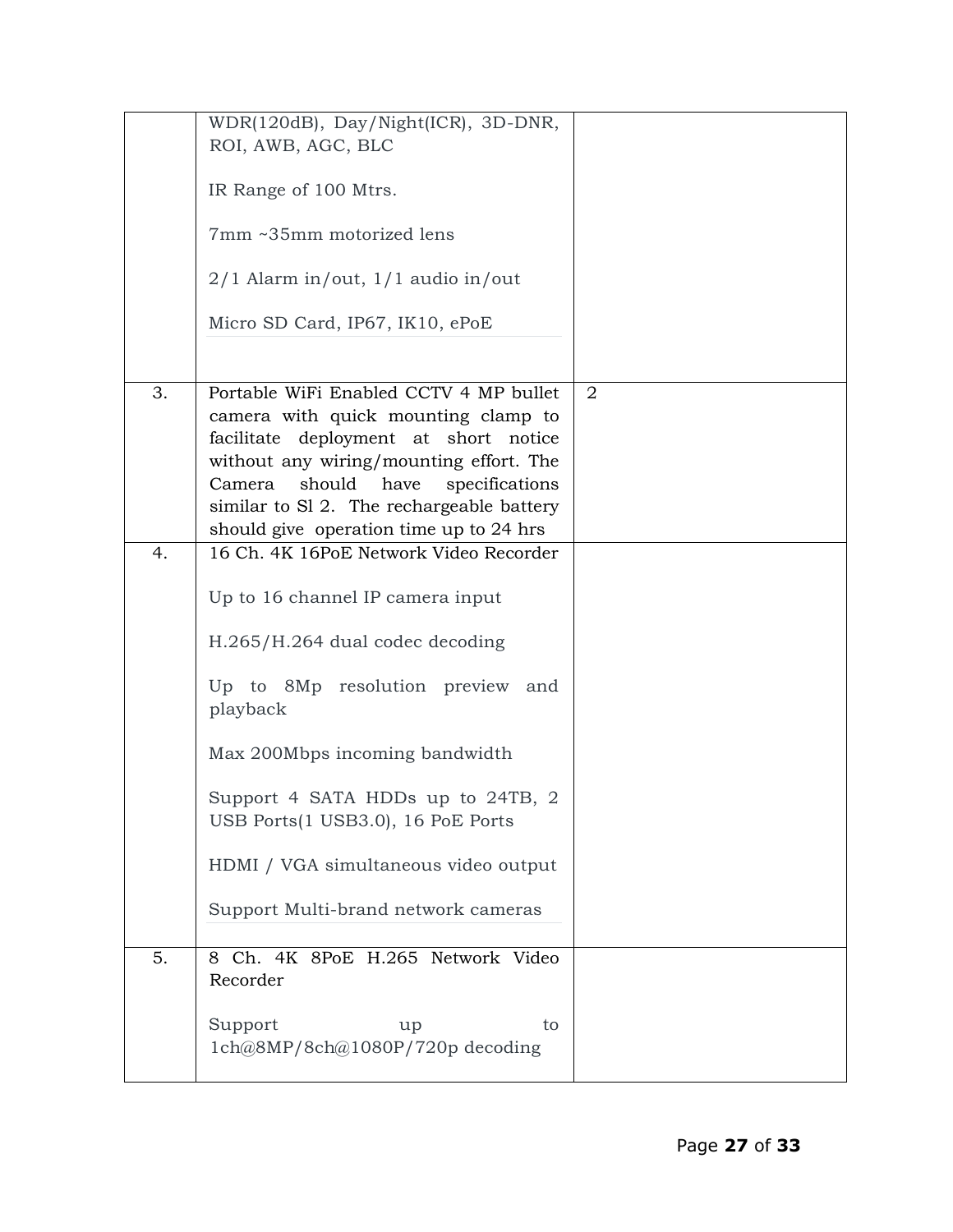|                   | H.265/H.264 dual codec decoding                            |  |
|-------------------|------------------------------------------------------------|--|
|                   | Up to 8MP resolution preview and<br>playback               |  |
|                   | Max 160Mbps incoming bandwidth                             |  |
|                   | Support 2 SATA HDDs up to 12TB, 2<br>USB ports, 8PoE Ports |  |
|                   | HDMI / VGA simultaneous video output                       |  |
|                   | Support Multi-brand network cameras                        |  |
|                   |                                                            |  |
| 6.                | 4 TB Surveillance Hard Drive - SATA                        |  |
|                   | 6Gb/s 64MB Cache 3.5-Inch Internal<br>Drive                |  |
| 7.                | 2 TB Surveillance Hard Drive - SATA                        |  |
|                   | 6Gb/s 64MB Cache 3.5-Inch Internal                         |  |
|                   | Drive                                                      |  |
| 8.                | RJ 45 Connectors                                           |  |
| 9.                | 4-pair shielded twisted pair (UTP) cable<br>(300Mtr rolls) |  |
| 10.               | Metal/Heavy duty PU pipe Casing for<br>wiring              |  |
| $\overline{11}$ . | Wall Mount for Monitor of 48 to 55 inch<br>TV Display      |  |
| 12.               | CCTV Server (Ryzen 7, 16GB DDR4 RAM,                       |  |
|                   | 1TB nvme m.2 SSD + 16TB HDD, X570                          |  |
|                   | Motherboard and 6GB Graphic Card)                          |  |
| 13.               | Wall Plug                                                  |  |
| 14                | Power Cables (LFH)                                         |  |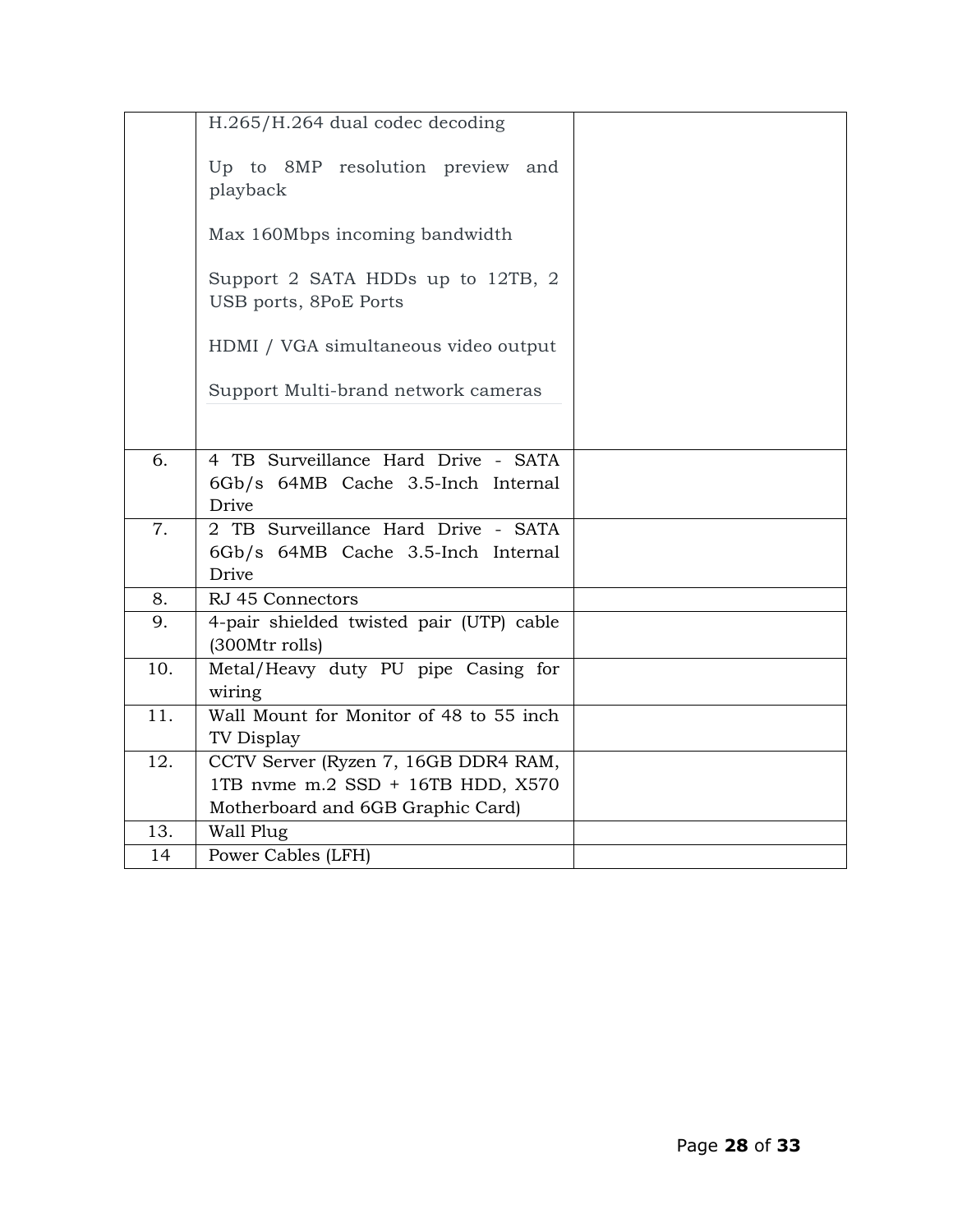### **Statement No.3 Price Bid**

*[On the Letter head of the Service Provider and to be put in a separate sealed cover]*  Reference: IMU"s Tender Notification for Supply and installation of IT-CCTV System with three years warranty of IMU-NMC vide Tender No. IMU-NMC/CCTV/2020/53 dated:18.06.2020

From

### **Name & Address of the Service Provider**

To

Deputy Registrar (Admin), IMU, Navi Mumbai Campus, (T S Chanakya) Karave, Nerul, Navi Mumbai-400 706.

### Dear Sir,

We hereby submit our Price Bid in for providing Supply and installation of CCTV System with 3 years AMC post 1 year warranty/guarantee from the date of completion of Installation at the quoted rates exclusive of applicable GST.

**I.**

| Sr.No. | Description Of Item         | Tentative   | Taxes  | Rate per           | Total              |
|--------|-----------------------------|-------------|--------|--------------------|--------------------|
|        |                             | Requirement | (VAT/  | Unit               | Cost               |
|        |                             | of          | Taxes) | <i>(inclusive)</i> | <i>(inclusive)</i> |
|        |                             | Equipments  |        | of<br>all          | of<br>all          |
|        |                             |             |        | $-\infty$<br>taxes | $-\infty$<br>taxes |
|        |                             |             |        | exclusive          | exclusive          |
|        |                             |             |        | of GST)            | of GST)            |
|        |                             |             |        | in Rs              | (in Rs.            |
| 1.     | 4MP Full HD WDR IR          | 54          |        |                    |                    |
|        | Network Vandal Dome         |             |        |                    |                    |
|        | Network Camera - 30         |             |        |                    |                    |
|        | Mtr.                        |             |        |                    |                    |
|        |                             |             |        |                    |                    |
|        | $1/2.8"$ 4MP PS CMOS        |             |        |                    |                    |
|        | Image Sensor                |             |        |                    |                    |
|        | 25/30fps@4MP<br>or          |             |        |                    |                    |
|        | higher $(1920 \times 1080)$ |             |        |                    |                    |
|        |                             |             |        |                    |                    |
|        | H.265<br>H.264<br>and       |             |        |                    |                    |
|        | triple-stream encoding      |             |        |                    |                    |
|        |                             |             |        |                    |                    |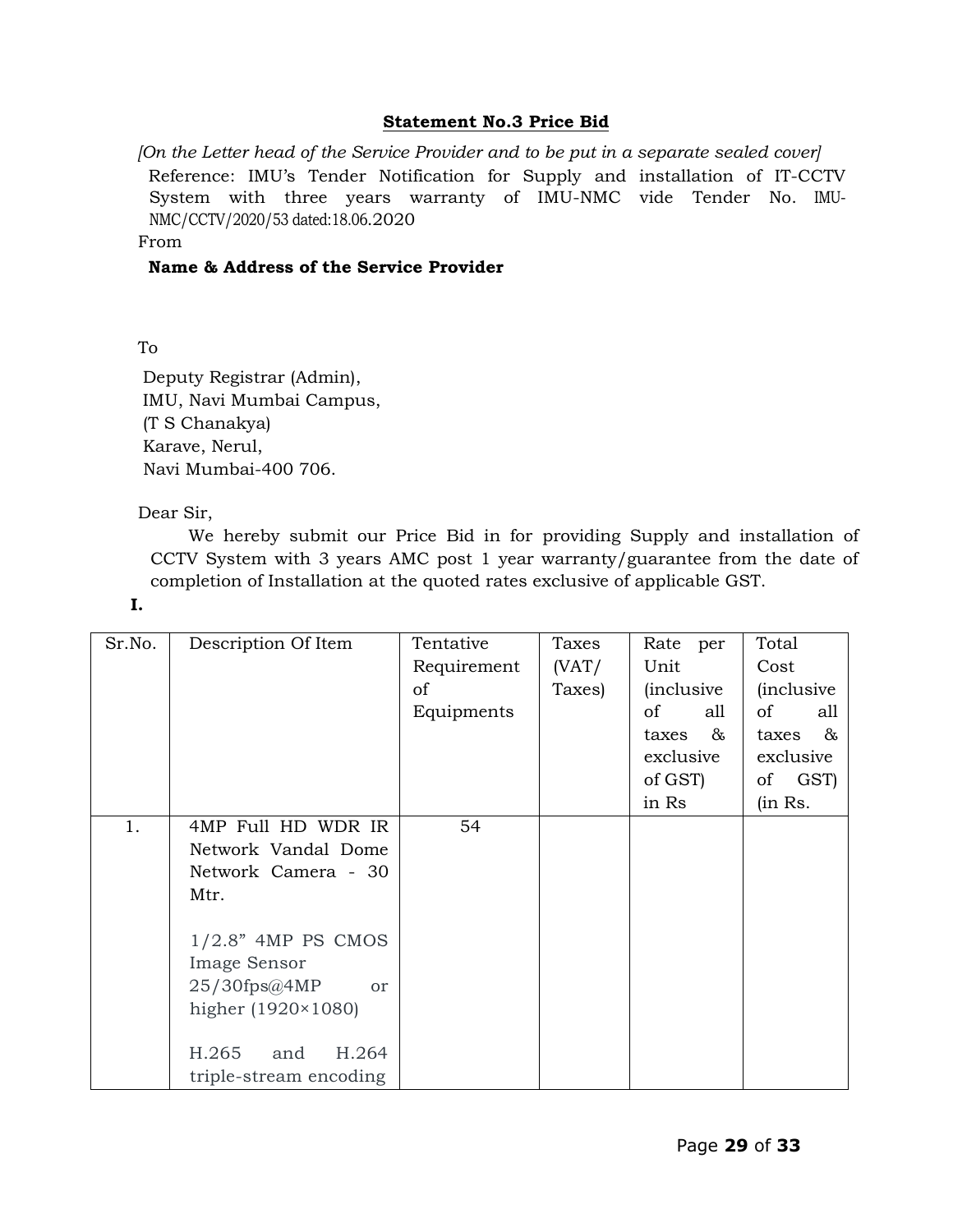|    | WDR(120dB),<br>$Day/Night(ICR), 3D-$<br>DNR, ROI, AWB, AGC,<br>BLC, HLC<br>$2.7 - 13.5$ mm<br>motorized lens<br>IR Range of 30<br>Mtrs, Smart IR, IP67,<br>IK10, PoE                                                                                                                                                                                                                                                                           |                |  |  |
|----|------------------------------------------------------------------------------------------------------------------------------------------------------------------------------------------------------------------------------------------------------------------------------------------------------------------------------------------------------------------------------------------------------------------------------------------------|----------------|--|--|
| 2. | 4MP Full HD WDR IR<br>Network Bullet Camera<br>- 50 Mtr or more.<br>$1/2.8$ " 4MP PS CMOS<br>Image Sensor<br>H.265, H.264 triple-<br>stream encoding<br>50/60fps@1080P<br>$(1920 \times 1080)$ or higher<br>WDR(120dB),<br>$Day/Night(ICR)$ , 3D-<br>DNR, ROI, AWB, AGC,<br><b>BLC</b><br>IR Range of 50 Mtrs.<br>Or more<br>7mm<br>~55mm<br>motorized lens<br>$2/1$ Alarm in/out, $1/1$<br>audio in/out<br>Micro SD Card, IP67,<br>IK10, ePoE | $\overline{2}$ |  |  |
|    |                                                                                                                                                                                                                                                                                                                                                                                                                                                |                |  |  |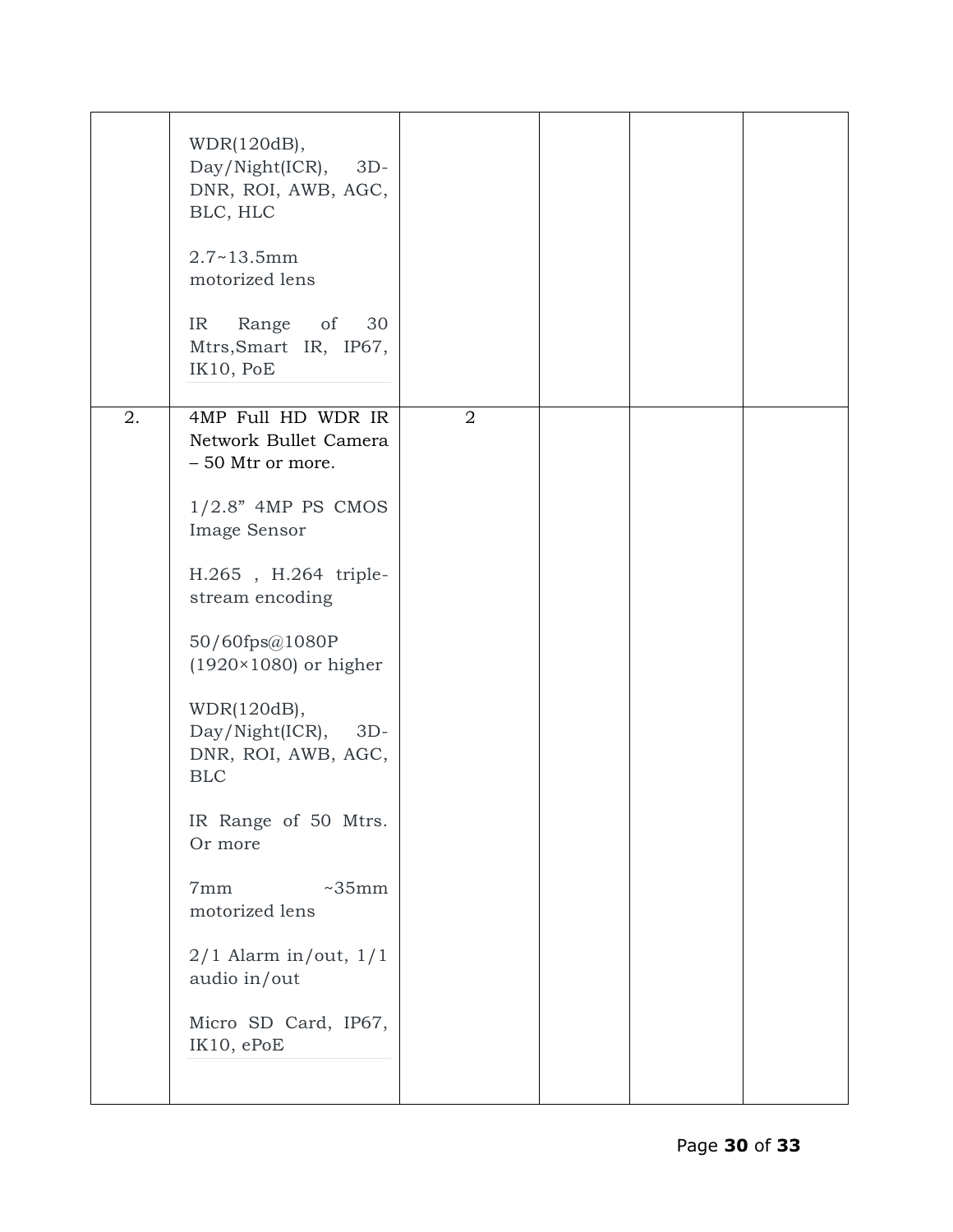| 3. | Portable WiFi Enabled           | $\overline{2}$ |  |  |
|----|---------------------------------|----------------|--|--|
|    | CCTV 4<br>MP<br>bullet          |                |  |  |
|    | with<br>quick<br>camera         |                |  |  |
|    | mounting<br>clamp<br>to         |                |  |  |
|    |                                 |                |  |  |
|    | facilitate deployment at        |                |  |  |
|    | short notice without            |                |  |  |
|    | any wiring/mounting             |                |  |  |
|    | effort.<br>The<br>Camera        |                |  |  |
|    | should<br>have                  |                |  |  |
|    | specifications similar to       |                |  |  |
|    | S1 2. The rechargeable          |                |  |  |
|    | should give<br>battery          |                |  |  |
|    | operation time up to 24         |                |  |  |
|    | hrs                             |                |  |  |
| 4. | Ch.<br>16<br><b>4K</b><br>16PoE | $\overline{4}$ |  |  |
|    | Network<br>Video                |                |  |  |
|    | Recorder                        |                |  |  |
|    |                                 |                |  |  |
|    | Up to 16 channel IP             |                |  |  |
|    | camera input                    |                |  |  |
|    |                                 |                |  |  |
|    | H.265/H.264<br>dual             |                |  |  |
|    | codec decoding                  |                |  |  |
|    |                                 |                |  |  |
|    | Up to 8Mp resolution            |                |  |  |
|    | preview and playback            |                |  |  |
|    |                                 |                |  |  |
|    | 100<br>Mbps                     |                |  |  |
|    | incoming/outgoing               |                |  |  |
|    | bandwidth or higher             |                |  |  |
|    |                                 |                |  |  |
|    | Support 4 SATA HDDs             |                |  |  |
|    | up to 24TB, 2 USB               |                |  |  |
|    | Ports(1 USB3.0),<br>16          |                |  |  |
|    | PoE Ports                       |                |  |  |
|    |                                 |                |  |  |
|    | HDMI/VGA                        |                |  |  |
|    | simultaneous<br>video           |                |  |  |
|    | output                          |                |  |  |
|    |                                 |                |  |  |
|    | Multi-brand<br>Support          |                |  |  |
|    | network cameras                 |                |  |  |
| 5. | 8 Ch. 4K 8PoE H.265             | $\overline{2}$ |  |  |
|    | Network<br>Video                |                |  |  |
|    |                                 |                |  |  |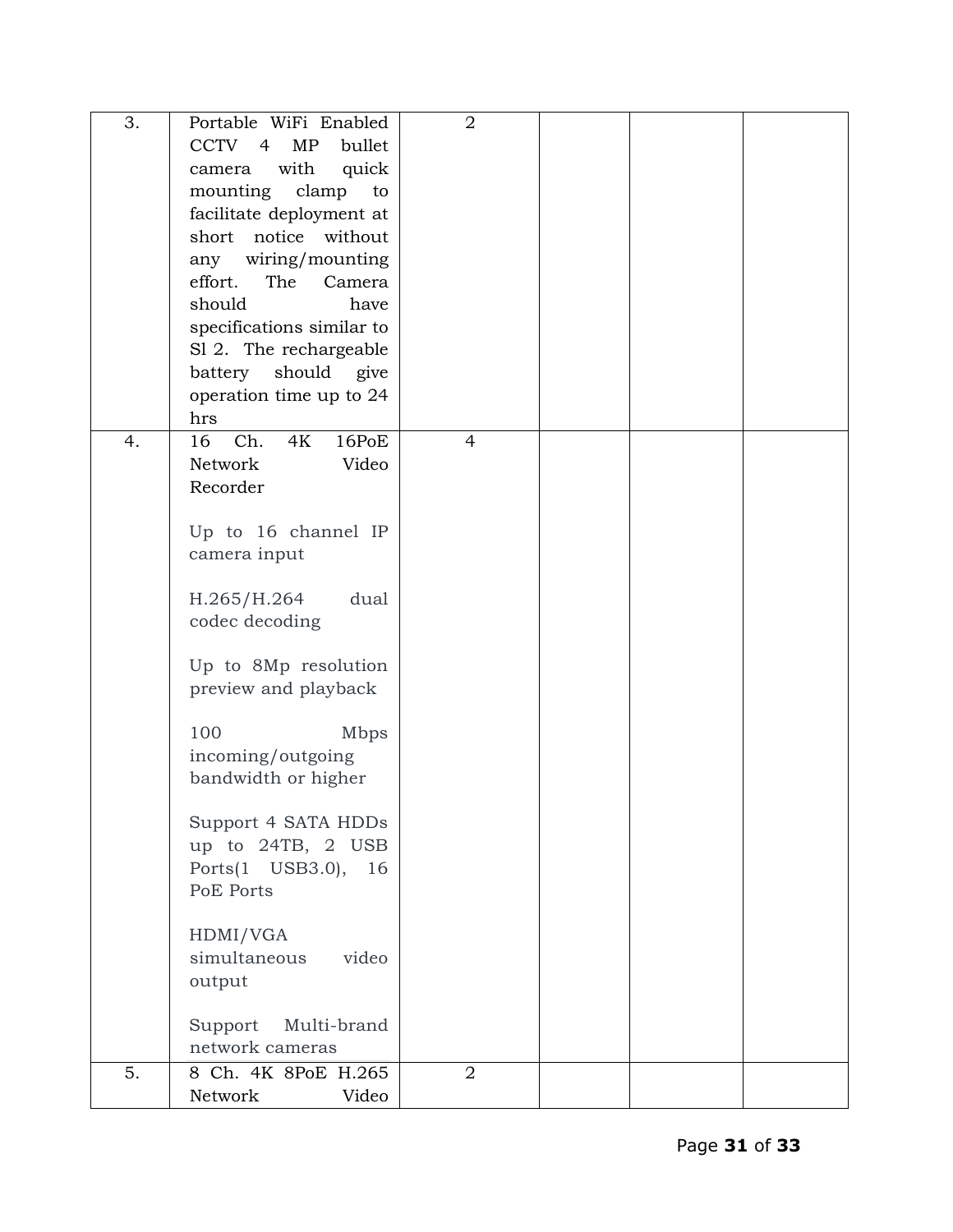|     | Recorder                                                  |                |  |  |
|-----|-----------------------------------------------------------|----------------|--|--|
|     | Support<br>up<br>to                                       |                |  |  |
|     | 1ch@8MP/8ch@1080P<br>/720p decoding                       |                |  |  |
|     | H.265/H.264<br>dual                                       |                |  |  |
|     | codec decoding                                            |                |  |  |
|     | Up to 8MP resolution<br>preview and playback              |                |  |  |
|     | 100<br>Mbps                                               |                |  |  |
|     | incoming/outgoing<br>bandwidth or higher                  |                |  |  |
|     | Support 2 SATA HDDs                                       |                |  |  |
|     | up to 12 TB, 2 USB<br>ports, 8PoE Ports                   |                |  |  |
|     | HDMI<br><b>VGA</b><br>$\sqrt{2}$<br>simultaneous<br>video |                |  |  |
|     | output                                                    |                |  |  |
|     | Support Multi-brand                                       |                |  |  |
|     | network cameras                                           |                |  |  |
| 6.  | 4 TB Surveillance Hard<br>Drive - SATA 6Gb/s              | $\overline{4}$ |  |  |
|     | 64MB Cache 3.5-Inch                                       |                |  |  |
|     | <b>Internal Drive</b>                                     |                |  |  |
| 7.  | 2 TB Surveillance Hard                                    | $\sqrt{2}$     |  |  |
|     | Drive - SATA 6Gb/s                                        |                |  |  |
|     | 64MB Cache 3.5-Inch<br><b>Internal Drive</b>              |                |  |  |
| 8.  | RJ 45 Connectors*                                         | 110            |  |  |
| 9.  | 4-pair shielded twisted                                   | 1500           |  |  |
|     | pair (UTP) cable *                                        |                |  |  |
| 10. | Metal/Heavy Duty PU                                       | 1500 mtr       |  |  |
|     | pipe Casing for wiring*                                   |                |  |  |
| 11. | Wall Mount with 90°                                       | $\mathbf{1}$   |  |  |
|     | facilitate<br>Swil<br>to                                  |                |  |  |
|     | orientation<br>of<br>the<br>Monitor of 48 to 55           |                |  |  |
|     | inch TV Display                                           |                |  |  |
|     |                                                           |                |  |  |